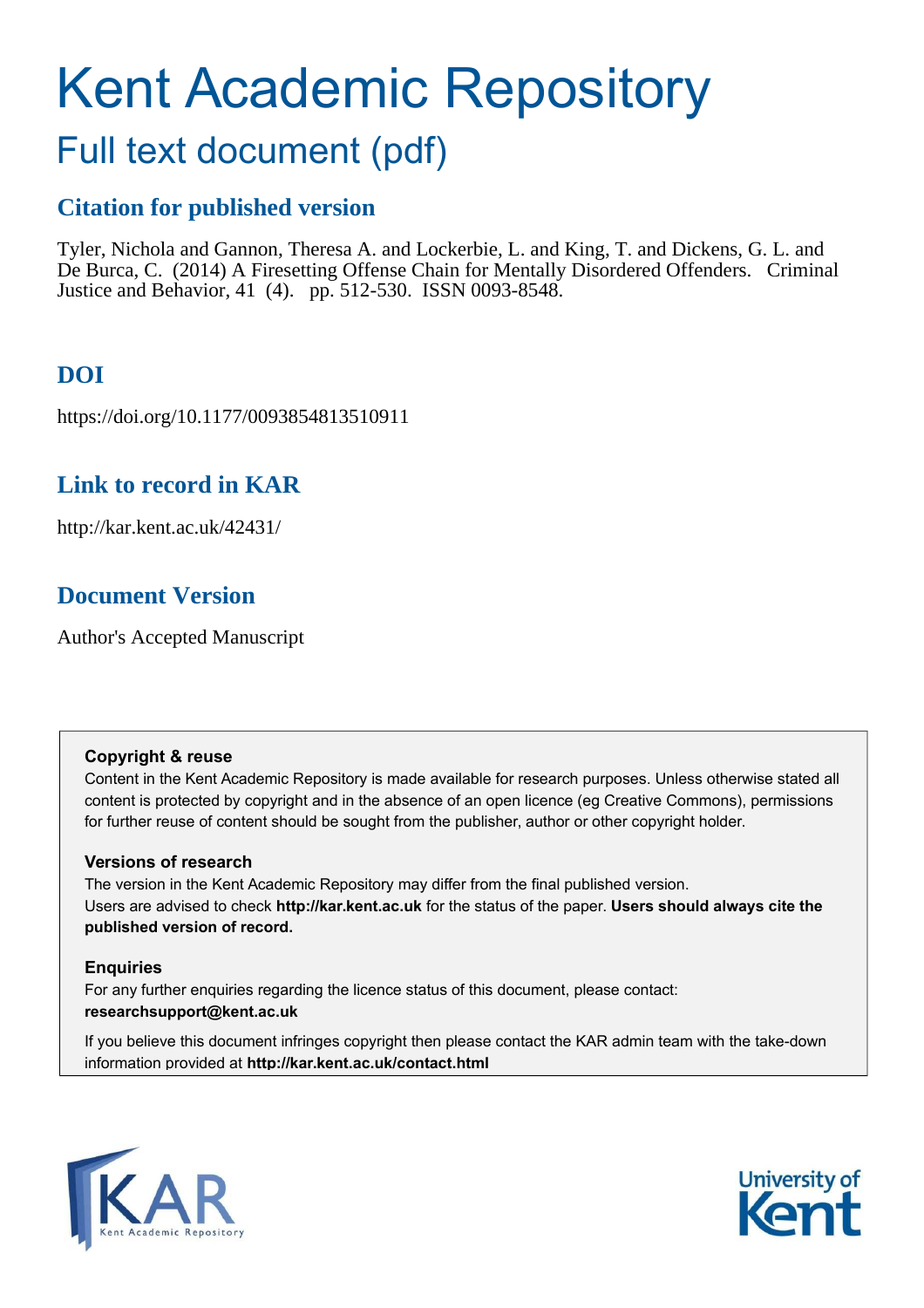Running Head: FIRESETTING OFFENSE CHAIN MODEL (FOC-MD)

**A Firesetting Offense Chain for Mentally Disordered Offenders (FOC-MD)**

Nichola Tyler<sup>ab</sup>, Theresa A. Gannon<sup>ab</sup>, Lona Lockerbie<sup>ba</sup>, Tracy King<sup>c</sup>, Geoffrey L. Dickens<sup>d</sup>

 $&$  Calem De Burca $^e$ 

<sup>a</sup> University of Kent, UK

**b** Kent Forensic Psychiatry Services, UK

**<sup>c</sup>**Aegypt Clinic, Sevenoaks, UK

<sup>d</sup> St. Andrews Academic Centre, King's College London Institute of Psychiatry,

Northampton, UK

<sup>e</sup>University of Oxford, UK

Please cite as: Tyler, N.*,* Gannon, T. A., Lockerbie, L., King, T., Dickens, G. L., & De Burca, C. (2014). A firesetting offence chain for mentally disordered offenders (FOC-MD). *Criminal Justice and Behavior, 41,* 512-530. doi: 10.1177/0093854813510911

Available from: http://cjb.sagepub.com/content/41/4/512.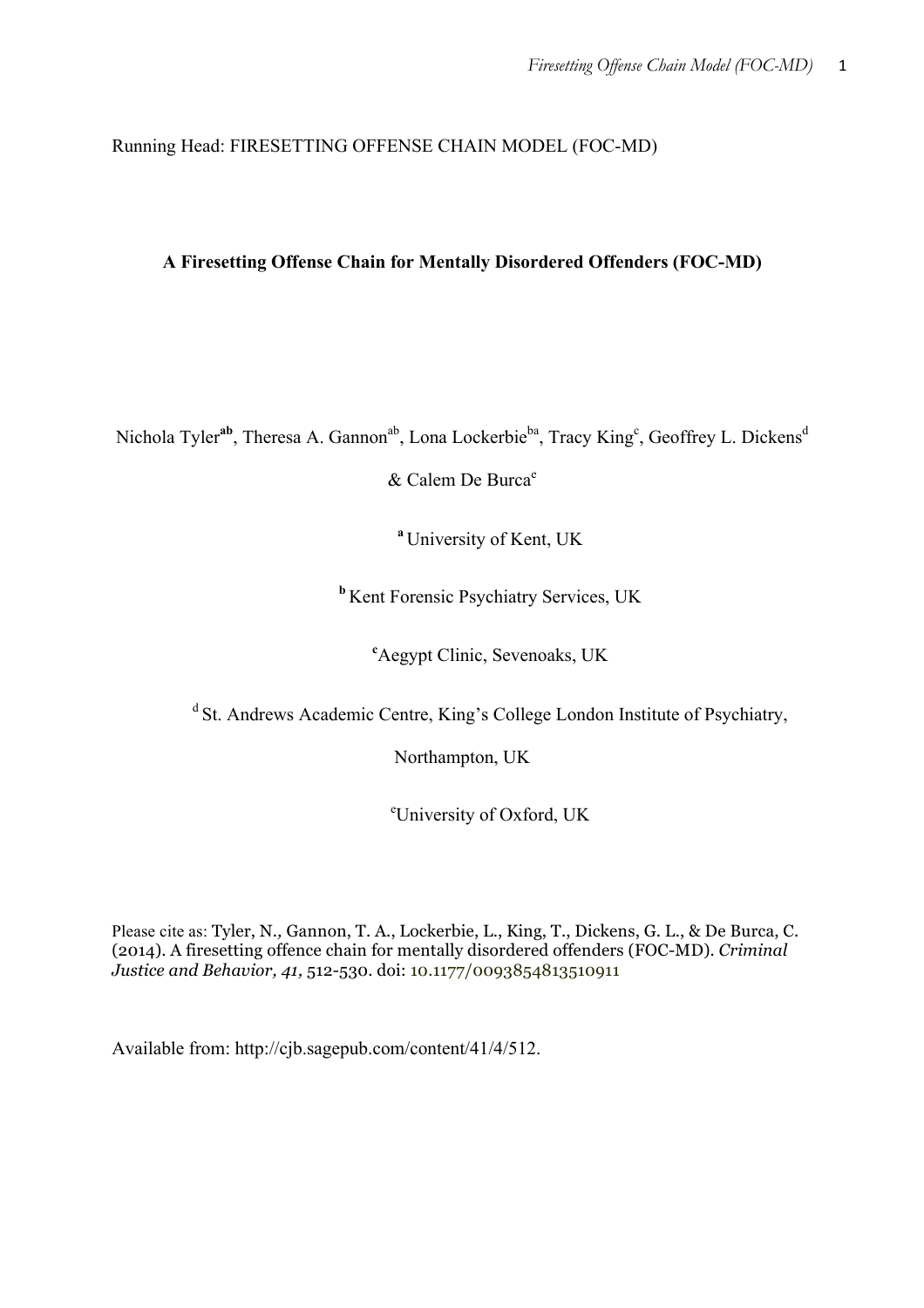#### **Abstract**

Relatively little effort has been made to develop and validate theories that explain firesetting. In this study the first offense chain model of firesetting in mentally disordered offenders was developed. Twenty-three mentally disordered firesetters were interviewed about the affective, cognitive, behavioral and contextual factors leading up to and surrounding one of their recorded firesetting offenses. Offense account interviews were analysed using groundedtheory. The resulting model consists of four main phases: (1) background, (2) early adulthood, (3) pre-offense period, and (4) offense, and post offense period. The model accounts for firesetting by both male and female mentally disordered offenders and highlights the importance of early childhood experiences of fire and the onset of mental illness as precursors to firesetting within this population. Further, the model is able to distinguish between different types of mentally disordered firesetters and their offense styles. The clinical implications and utility of the model are also discussed.

Key words: Arson, Firesetting, Mentally Disordered Offenders, Grounded Theory, Offense Chain Model.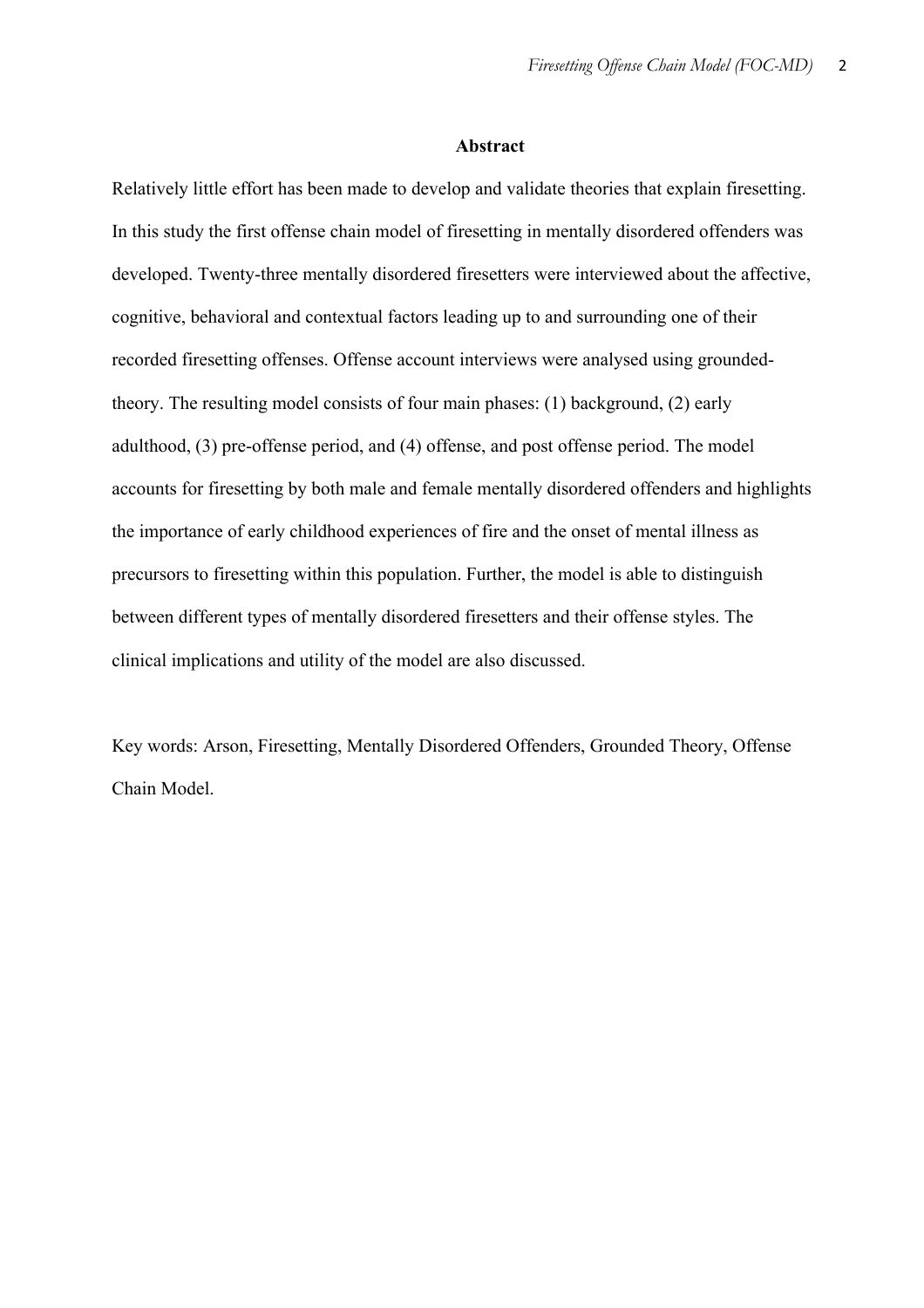#### **Firesetting in Mentally Disordered Offenders**

In England and Wales in 2009/2010 there were 32,579 cases of arson recorded by the police (Home Office, 2012) and in 2009 3% of offenders brought before the courts on arson charges received hospital orders and limitation directions (combined hospital order and custodial sentence; Ministry of Justice, 2011). 'Arson' is a legal term describing unlawful damage or destruction of property either recklessly or intentionally by using fire (Criminal Damage Act, 1971). The definition of arson varies across jurisdictions and does not incorporate those deliberately set fires that have not resulted in a formal conviction for arson (Gannon & Pina, 2010). The term 'firesetting', however, is an overarching term that can account for the many different types of deliberately set fires that may or may not have resulted in an arson conviction (Dickens & Sugarman, 2012).

The presence of a mental disorder is frequently reported as a risk factor for firesetting in the literature (Barnett, Richter, Sigmund, & Spitzer, 1997; Dickens et al., 2009). It has also been suggested that firesetting is especially prevalent amongst the mentally disordered offender population, (Swaffer, Haggett, & Oxley, 2001), with prevalence rates estimated as being approximately 10% (Coid, Kahtan, Gault, Cook, & Jarman, 2001; Fazel & Grann, 2002; Repo, Virkkunen, Rawlings, & Linnoila, 1997). This rate appears to be consistent with those found in community samples (11%; Gannon & Barrowcliffe, 2012), however, it is not known as yet how these prevalence rates compare to that of a non-mentally disordered offender population. Despite the suggested prevalence of firesetting in forensic psychiatric services there are very few specific treatment programs available for mentally disordered firesetters (Palmer, Caulfield, & Hollin, 2007; for exceptions see Swaffer, Haggett, & Oxley, 2001; Gannon, Lockerbie, & Tyler, 2012; Taylor, Thorne, Robertson, & Avery, 2002). This is presumably due to poor understanding of the link between mental disorder and firesetting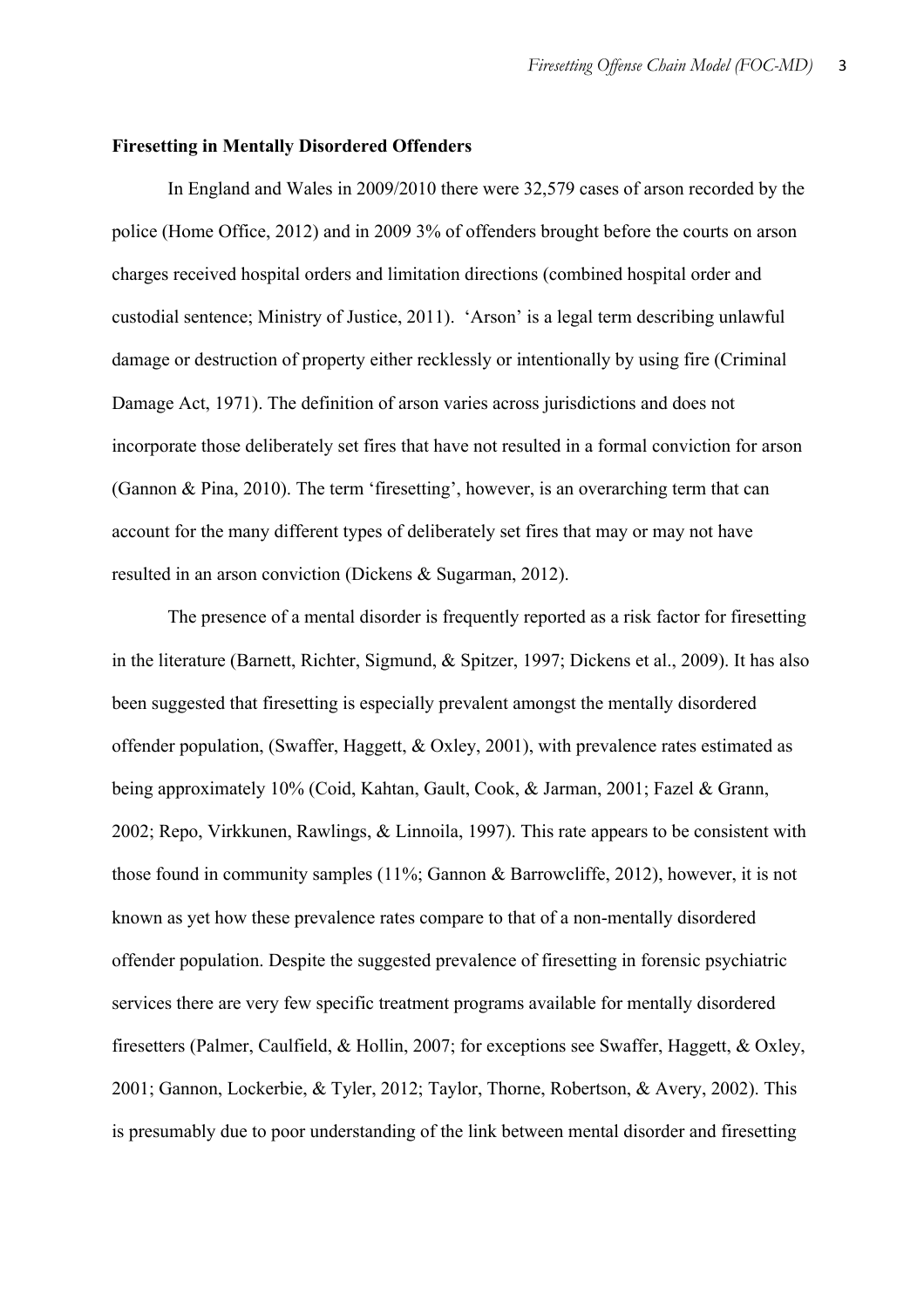(Hollin, 2012; Tyler & Gannon, 2012) and lack of research and theory regarding the dynamic risk factors associated with firesetting (Palmer, Hollin, Hatcher, & Ayres, 2010).

#### **Theories of Firesetting**

To date, there has been a lack of focus in the firesetting literature on developing theories that fully explain acts of firesetting in comparison to other areas of offending such as sexual and violent offending. Further, no specific theories have been developed to explain firesetting in mentally disordered offenders. Several theories attempt to explain firesetting behavior via the elucidation of a single factor (i.e., single factor theories; Ward & Hudson, 1998). However, since these theories focus on one particular area of psychological functioning (e.g., sexual interest, Freud, 1932; social learning, Gannon & Pina, 2010, Vreeland & Levin, 1980; biological disorder, see Barnett & Spitzer, 1994) they are limited in their scope and are unable to account for (1) the complex interaction of multiple psychological factors that may precipitate firesetting, and (2) the full range of motives that have been identified in the literature for firesetting by mentally disordered offenders.

There are currently only three multifactor theories that exist to explain adult firesetting. The most widely cited multifactor theories are *Functional Analysis Theory*  (Jackson, Hope, & Glass, 1987; Jackson, 1994) and *Dynamic Behavior Theory* (Fineman, 1980; 1995). Both Jackson et al.'s and Fineman's theories give a comprehensive account of the antecedents to adult firesetting with particular emphasis placed on developmental factors. However, a criticism of both of these theories are that they are unable to account for all the potential dynamic risk factors that may be associated with the variety of firesetting behaviors encountered by clinicians in treatment (see Gannon & Pina, 2010). One relatively new multifactor theory that holds particular promise is The Multi-Trajectory Theory of Adult Firesetting (M-TTAF; Gannon, Ó Ciardha, Doley, & Alleyne, 2012). The M-TTAF was developed by Gannon and colleagues using a theory-knitting approach (Kalmar & Sternberg,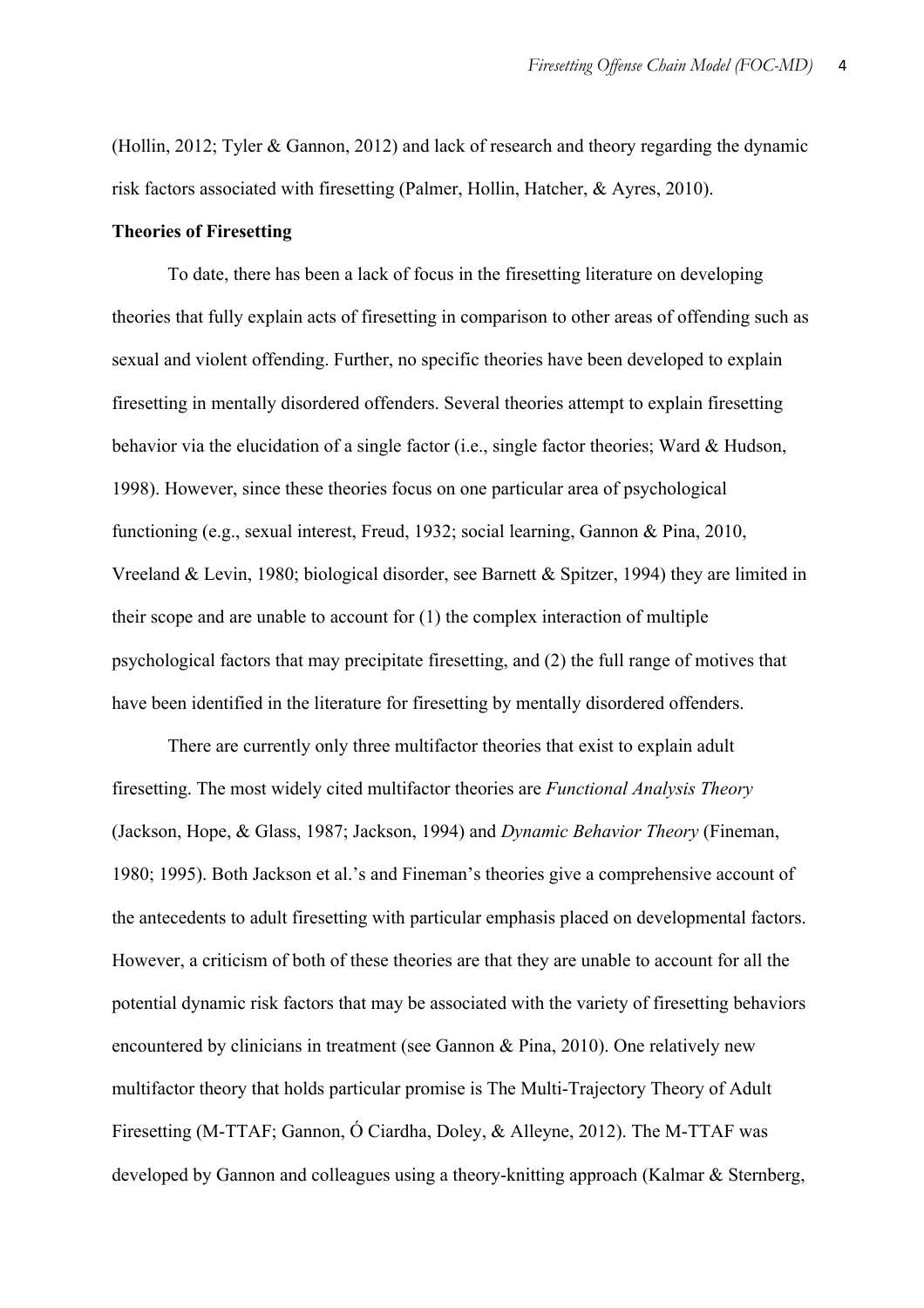1988); incorporating elements of the multifactor and single factor theories described above as well as contemporary empirical evidence to construct a comprehensive account of adult firesetting for both male and female, mentally disordered and non-mentally disordered offenders. Further, the M-TTAF is a two tiered theory that not only outlines the antecedents of deliberate firesetting in adults but also identifies the different subtypes of firesetter and their associated treatment needs. Whilst the M-TTAF provides a comprehensive theoretical basis on which to develop treatment programs for firesetting, however, it is also limited in its scope as it lacks detail regarding how the offense process actually unfolds for mentally disordered firesetters.

Given the lack of single and multifactor theories in the area of firesetting it is not surprising that there are no existing *micro-theories* to explain this behavior. Micro-theories tell us what offenders do or key factors that occur in the moment immediately before, during, and after the offense (Ward, Polaschek, & Beech, 2006). They are dynamic in nature and provide in-depth accounts of the offense process and associated factors (i.e. cognitive, affective, behavioral, situational and contextual) over time, making them useful for outlining the sequence of events preceding and surrounding an offense (Ward et al., 2006). Microtheories are data driven and are developed from either objective (e.g., interviews with offenders) or subjective data (e.g., police and prison reports) using qualitative research methods (i.e., grounded theory, Strauss & Corbin, 1998).

One type of micro-theory that has proved to be particularly informative and valuable for the assessment and treatment of different types of offenders is the *offense chain model* (e.g., Cassar, Thakker, & Ward, 2003; Gannon, Rose, & Ward, 2008; Murdoch, Vess, & Ward, 2011; Ward, Louden, Hudson, & Marshall, 1995). Offense chain models have shed light on the offense processes of different types of offenders and highlighted focus points for treatment which had previously been overlooked. For example, Ward et al. (1995), who were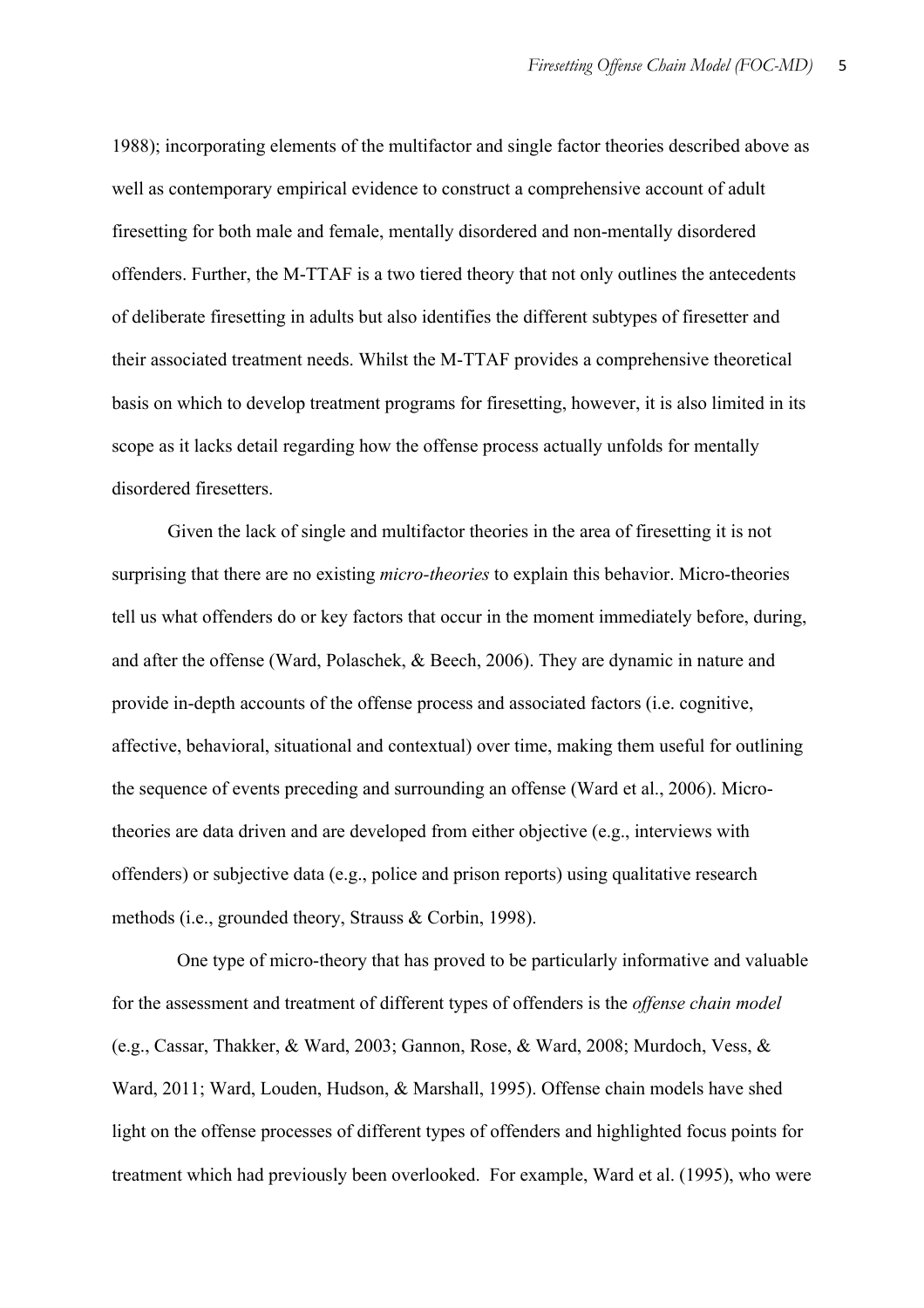the first to adopt this approach with male child sexual offenders, found that contrary to popular belief there was more than the one traditional pathway to child sexual offending (i.e., both an *approach* pathway–characterized by negative affect and under-controlled selfregulation–and an *avoidant pathway*–characterized by positive affect and intact selfregulation), highlighting the diverse nature of this population. Similarly, Cassar et al. (2003) developed an offense chain model for homicide offenders. This demonstrated the importance of cognitive processes and affective states and their effects on the reasons for committing the crime; something which had been omitted from previous research. Further, Gannon et al.'s (2008) descriptive model of the offense process for female sexual offenders emphasised several salient differences in both the background and pre-offense period of female sexual offenders compared with male sexual offenders (e.g., more severe abusive developmental experiences and experiences of domestic abuse proximal to offending in comparison to male sexual offenders). Taken as a whole, offense chain models have proven highly valuable for professionals working in the assessment and treatment of offenders as they have highlighted key dynamic risk factors to focus on as part of treatment and provided the basis for further areas of research and theory development for different subtypes of offenders (Chambers, Ward, Eccleston, & Brown, 2009).

The primary aim of this study was to develop the first offense chain model of the offense process for mentally disordered firesetters. Given the dearth of theory and research into adult firesetting in comparison with other types of offending and the absence of empirically evidenced treatment models, developing a descriptive account of the offense chain of mentally disordered offenders was considered paramount for developing the knowledge and theory base in this area. Grounded theory was considered particularly appropriate as a method since the core focus of this approach is to develop theories or models in areas where there is little guiding research or theory (Ward et al., 2006).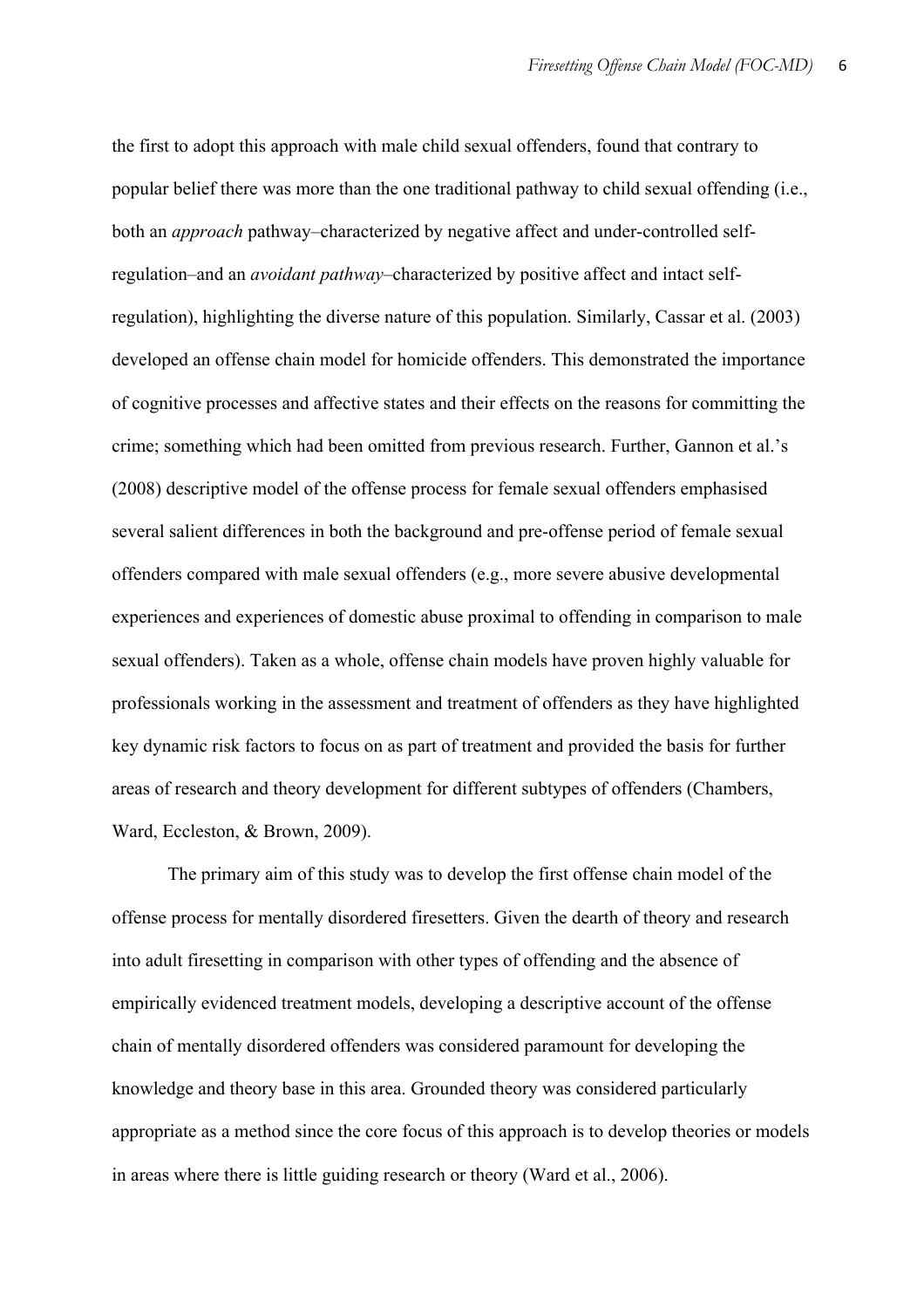#### **Method**

#### **Participants**

Twenty-three mentally disordered offenders (16 males and 7 females) were recruited from two medium secure psychiatric hospitals ( $n = 18$ ) and four prison establishments ( $n = 5$ ) in England. All participants had a diagnosed mental illness in the run up to and at the time of setting the fire(s) and had at least one recorded incident of firesetting in their offense history, nine held an index offense of arson (total number of firesetting incidents range from  $1 - 8$ ). Sixteen participants had multiple incidents of firesetting in their records. Approximately half of participants had set between 1 and 3 fires prior to the one they discussed for the purpose of this study ( $n = 12$ ), the rest had either set more than 3 previous fires ( $n = 5$ ) or none ( $n = 6$ ). All participants had at least one current diagnosed mental disorder. Psychiatric diagnoses included schizophrenic disorders (i.e. schizophrenia and schizo-affective disorder; *n* = 15), personality disorders (including Borderline Personality Disorder and Antisocial Personality Disorder,  $(n = 7)$ , bipolar affective disorder  $(n = 2)$ , substance misuse  $(n = 2)$ , drug induced psychosis ( $n = 3$ ), borderline intellectual disability ( $n = 2$ ), hyper-mania ( $n = 1$ ), mental and behavioral disorder  $(n = 1)$ , and obsessive compulsive disorder  $(n = 1)$ . The majority of participants had more than one diagnosed mental disorder (65.2% *n* = 15). Participant's ages ranged from 24 to 64 ( $M = 39.13$ ;  $SD = 11.52$ ) and the majority were White British/Irish  $(83.3\%, n = 20)$ . The majority of participants had set the fires discussed for the purpose of this study on their own  $(86.9\%, n = 20)$ .

#### **Procedure**

Data was collected by the first, second, fourth and sixth authors. A semi-structured interview schedule was constructed by the first and second authors, adapted from interview schedules used in previous offense process research (i.e., Gannon et al., 2008). During the interview, participants were asked to describe the events, thoughts, and feelings leading up to,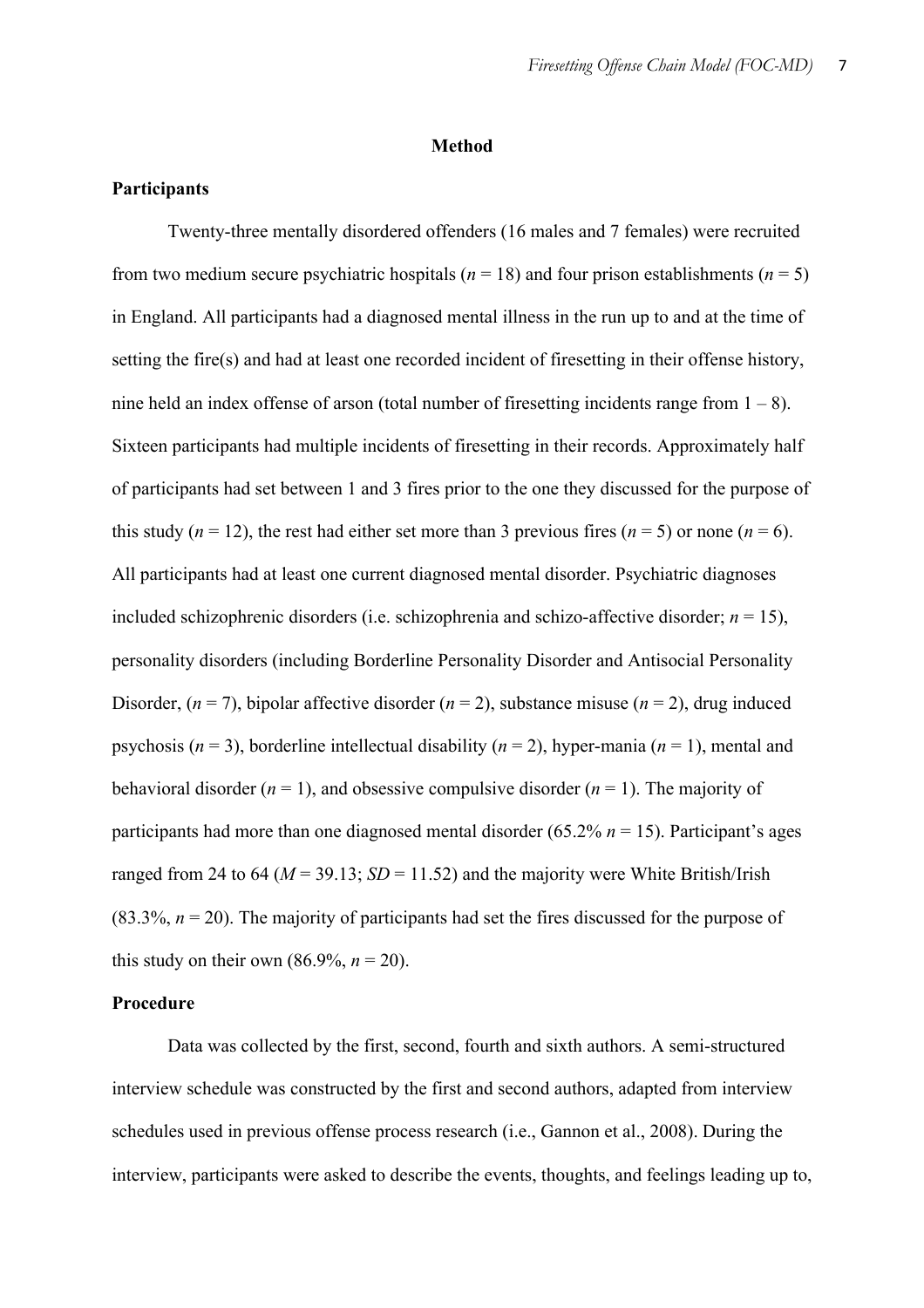and surrounding one of their recorded firesetting offenses<sup>1</sup>. Seventeen of the twenty-three participants completed an interview whilst the remaining six participants declined to be interviewed but consented to accounts of their firesetting offense to be copied from reports in their hospital/prison records. The majority of interviews were recorded on a digital audio recorder with the participant's knowledge and informed consent. However, two participants did not wish to be recorded so their accounts were recorded in note form by the interviewer. All interviews were transcribed verbatim and were on average 47.36 minutes in length (range 14.07-69.00 minutes).

#### **Data Analysis**

<u> 1989 - Johann Barn, mars ann an t-Aonaich an t-Aonaich an t-Aonaich an t-Aonaich ann an t-Aonaich ann an t-Ao</u>

Interviews were transcribed and the data analysed by the first author using *grounded theory analysis* (Strauss & Corbin, 1998). The main aim of *grounded theory* is to develop theories or models from participants' own experiences in areas where there is little guiding research or theory. There are three main stages to grounded theory analysis. The first stage of analysis is termed *open coding* (Strauss & Corbin, 1998) and involves breaking the data down, line by line, into small units of basic meaning that stand alone in the context of the research question (i.e., 'what factors precipitate firesetting in mentally disordered offenders?'), commonly termed *meaning units* (Strauss & Corbin, 1998). These basic meaning units are then abstracted into more general meaning units by allocating descriptive labels that represent the characteristics/properties of the meaning units. General meaning units are then assigned to one or more low-level categories based on their conceptual similarity with other meaning units (e.g., based on occurrences or phenomena; Willig, 2008). Since grounded theory is a cyclical process (Gordon-Finlayson, 2010) constant comparison between general meaning units and low-level categories are made throughout analysis and

<sup>&</sup>lt;sup>1</sup> In line with previous offence chain research (e.g., Murdoch et al., 2010, 2011) participants were asked to choose one fire that they could clearly recall for the purpose of the interview.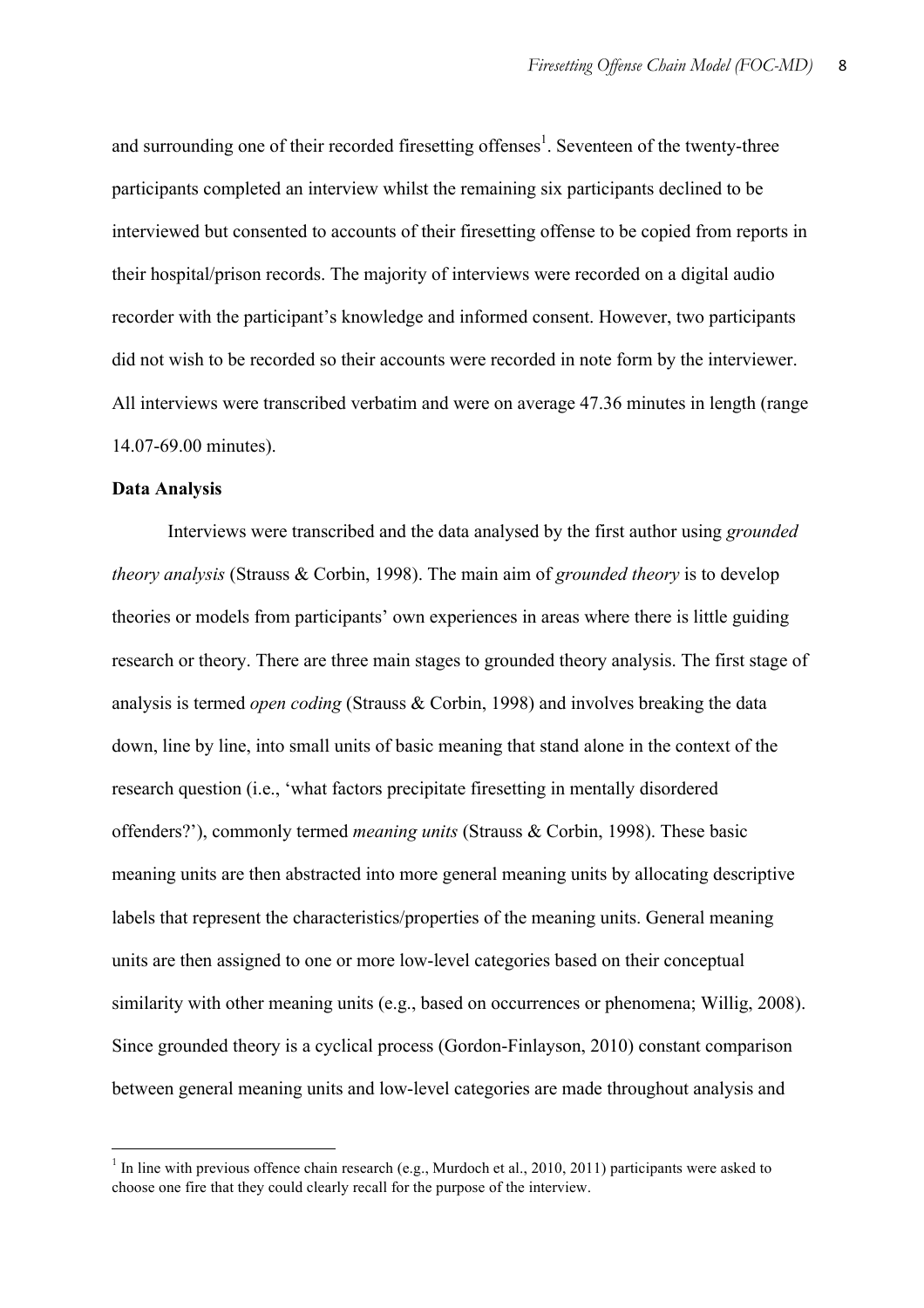categories are refined and added accordingly. After the initial low-level categories have been derived these are then linked with other low-level categories based on their shared conceptual similarity, creating major over-arching categories, commonly termed *axial coding* (Strauss & Corbin, 1998). Subcategories are also developed to give the overarching categories contextual meaning where relevant. This stage is analytical and involves the interpretation of events to gain an understanding of the phenomena being studied (Strauss & Corbin, 1998).

Following this analytical process, the major over-arching categories, along with their subcategories, were integrated chronologically to form a preliminary model for approximately two thirds of the participants  $(n = 14)$  to describe the sequence of events pre, during and post firesetting. The remaining nine transcripts were then plotted through the preliminary model to test its validity. During this process the researcher was constantly comparing the transcript's fit with the existing categories of the preliminary model (constant comparison) and refinements and addition of new categories were made where appropriate. For example, "motive" subcategories such as crime concealment and suicide/self harm were added and refinements were made to some of the subcategories (e.g., to "watch fire"). Similarly to other offense chain research, data collection and analysis continued in this cyclical manner until theoretical saturation had been reached (Gannon et al., 2008). It is also important to note that to reduce researcher bias model development was completed by both the first and second authors together. Since the aim of grounded theory is to produce a descriptive account of a particular phenomenon and not an overarching generalizable theory, the final preliminary model outlines the sequence of events (emotional, cognitive, and behavioral) that precede and surround a single incidence of firesetting for the mentally disordered offenders in our sample.

#### **Reliability and Validity**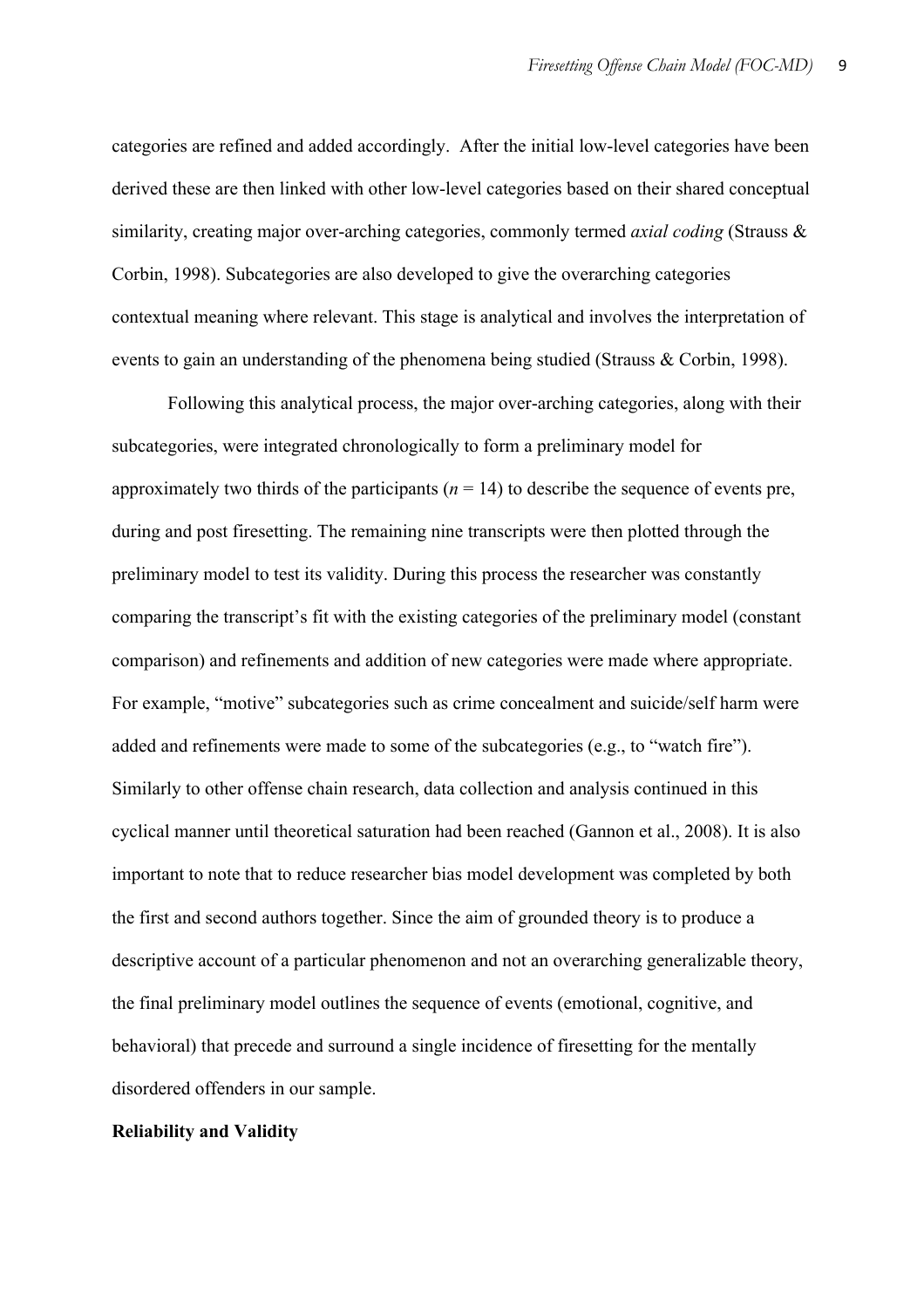In order to assure data validity participants' hospital and prison files were examined post interview to ensure that the offense narratives provided by participants were accurate in content. Any information provided by participants in the interviews that significantly differed from file information was removed from analysis to strengthen and maintain the model validity. In addition to this, the second author and a rater independent to the research made spot checks throughout the open coding (e.g., to check for over/under-coding of meaning units) and axial coding phases of analysis (e.g., to ensure that linked low-level categories shared similar conceptual meaning, and to ensure category titles accurately reflected the linked concepts.)

#### **Results**

The final preliminary model that has been developed outlines the sequence of thoughts, feelings, behaviors, and events that precede and surround a single incidence of firesetting in mentally disordered offenders. This model can be divided into four main phases: (1) *Background Factors; which accounts for historical factors in the offender's childhood and adolescence* (see Figure 1), (2) *Early Adulthood* (see Figure 2), (3) *Pre-Offense Period;*  factors that occur in the offender's early adulthood and in the period up until immediately prior to the fire (see Figure 2), and (4) *Offense and Post Offense Period;* factors that occur during and immediately after the fire (see Figure 3).

#### **Phase 1: Background Factors**

The first category to emerge within the model was *caregiver experiences. Caregiver experiences* describe participant's relationships with their parents/step-parents during childhood and/or adolescence. *Caregiver experiences* were either predominately negative (e.g., poor relationships with one or both parents or step-parents, parental absence throughout childhood) or positive (e.g., stable household, good relationship with parents, both parents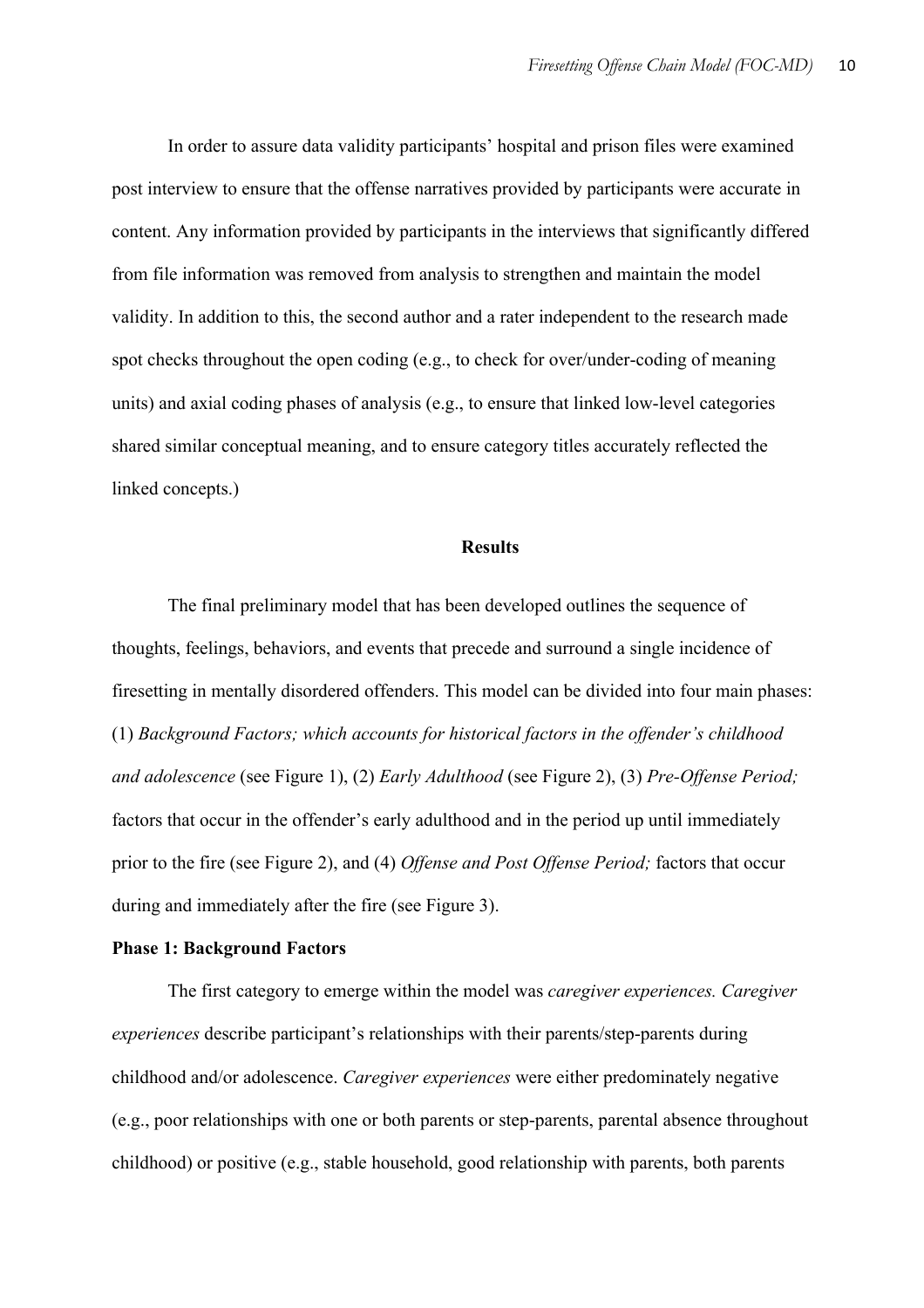present during upbringing). The majority of participants experienced negative caregiver relationships in childhood and/or adolescence  $(n = 14)$  with a significant proportion of these describing poor relationships with their mother  $(n = 6)$ . However, if a parent was reported to have been consistently absent in childhood (i.e., had no involvement in the participant's upbringing) it was typically the father. A *family history of mental health issues* or *substance abuse* was present amongst ten of the fourteen participants who had negative caregiver experiences. These factors tended to impact upon participants' relationships with their caregivers in a negative manner (i.e., substance abuse increased the likelihood caregivers exhibiting verbal and physical aggression).

The next major category to emerge from our analysis was *separation experiences.*  This category describes whether participants were removed from their primary caregivers or not during childhood and adolescence. *Separation experiences* generally occurred as a result of negative caregiver experiences. Three subcategories were noted within this overarching category: *care*, *extended family*, and *none*. Participants who were removed from their caregivers were mostly taken into *care*  $(n = 6)$  or taken to live with *extended family*  $(n = 2)$ . Those participants who went to live with *extended family* were either removed from their parents' home by social services and relocated to extended family or removed by extended family members themselves. In addition, some participants were periodically separated from their parents on more than one occasion during childhood and early adolescence but returned to live with their parents (depicted by the double headed arrows returning to *caregiver experiences* from *care* and *extended family* in Figure 1). However, approximately two thirds of participants (*n* = 15) did not have any *separation experiences* from caregivers during childhood and adolescence depicted by *none* in the model.

The third major category to emerge within Phase 1 of the model was *abusive experiences. Abusive experiences* describes whether participants were victims of abuse during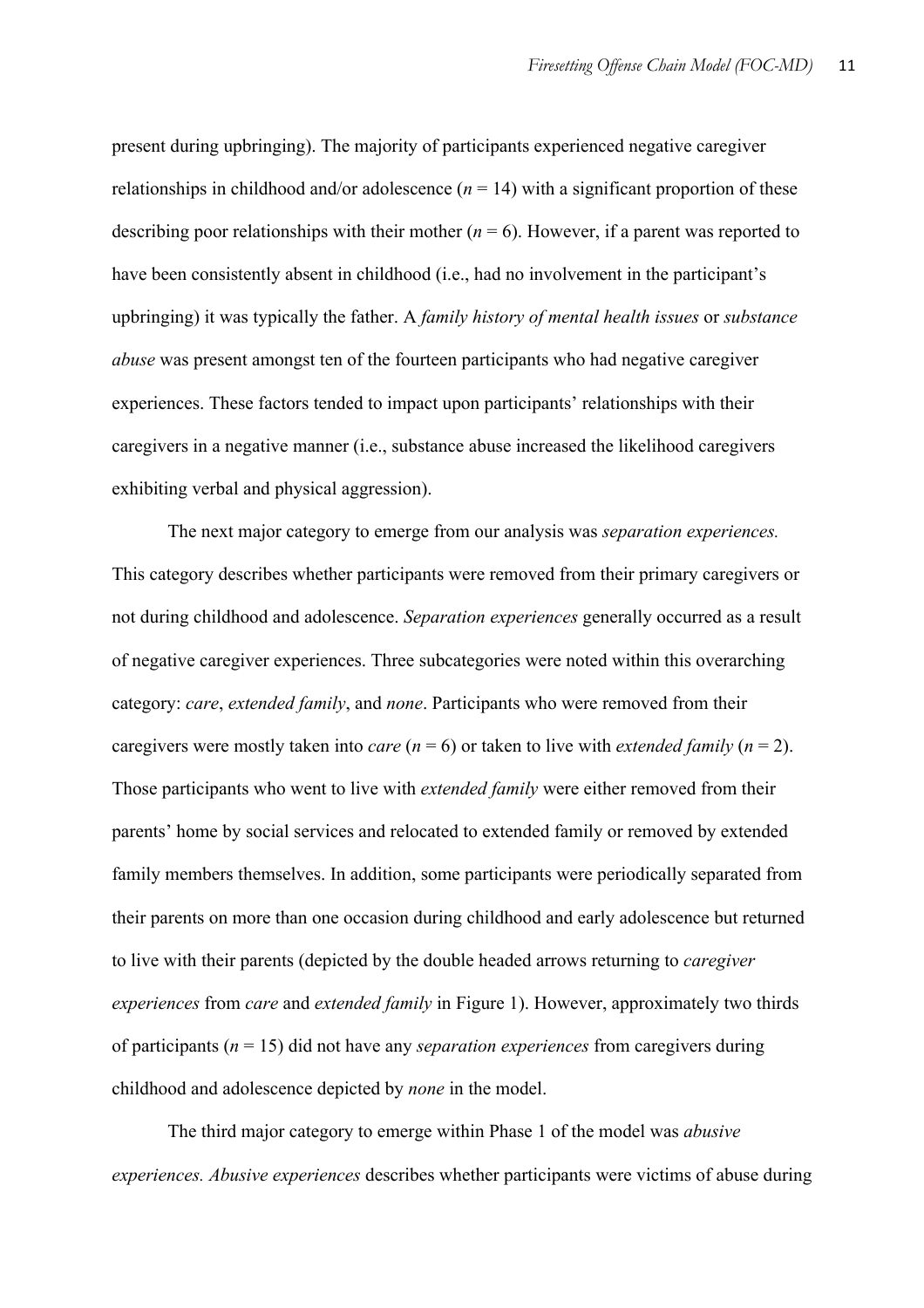childhood and/or adolescence. Four subcategories were noted within abusive experiences which were not mutually exclusive (i.e., some participants experienced more than one type of abuse): *physical*  $(n = 8)$ , *sexual*  $(n = 7)$ , *emotional*  $(n = 4)$  *and none*  $(n = 10)$ . A large proportion of participants experienced some sort of abuse in childhood (56.6%, *n* = 13), with approximately 61% of these participants experiencing just one type of abuse. However, several participants experienced more than one type of abuse. The majority of those who experienced abuse were abused by individuals who were responsible for their care (e.g., parent or care staff), however, four participants were sexually abused by a stranger. Just under half of participants had not experienced any abuse in childhood and/or adolescence.

As a result of these early experiences, by the age of 18, participants had all developed one or more r*isk factors* that appeared to make them susceptible to setting fires. These *risk factor*s were not mutually exclusive so all but three participants reported the development of multiple risk factors. These *risk factors* include fire related factors (i.e., *early firesetting, strong affect towards fire*, and *fire interest*)*, antisocial activity* (e.g., early criminal behavior, acting antisocially), *mental health problems (*e.g., depression, schizophrenia, obsessive compulsive disorder)*,* and *maladaptive coping* (e.g., substance misuse, social isolation, interpersonal aggression, self-harm). In terms of these fire related risk factors, *early firesetting* was engaged in by just over half of participants (56.5%, *n* = 13) for a myriad of reasons including boredom  $(n = 2)$ , as a coping mechanism  $(n = 4)$ , for gaining attention  $(n = 1)$ 1), problem solving  $(n = 2)$ , excitement  $(n = 2)$  and revenge/anger  $(n = 2)$ . Interestingly, following participants' early experiences of fire (be those general experiences or those related to their own firesetting), a *strong affect towards fire* tended to develop which was either predominantly positive or negative. Strong negative affect was characterized by an intense fear or strong aversion towards fire (e.g., "I used to have dreams about people catching on fire … really horrible nightmares and that like … I used to wake up like really scared like you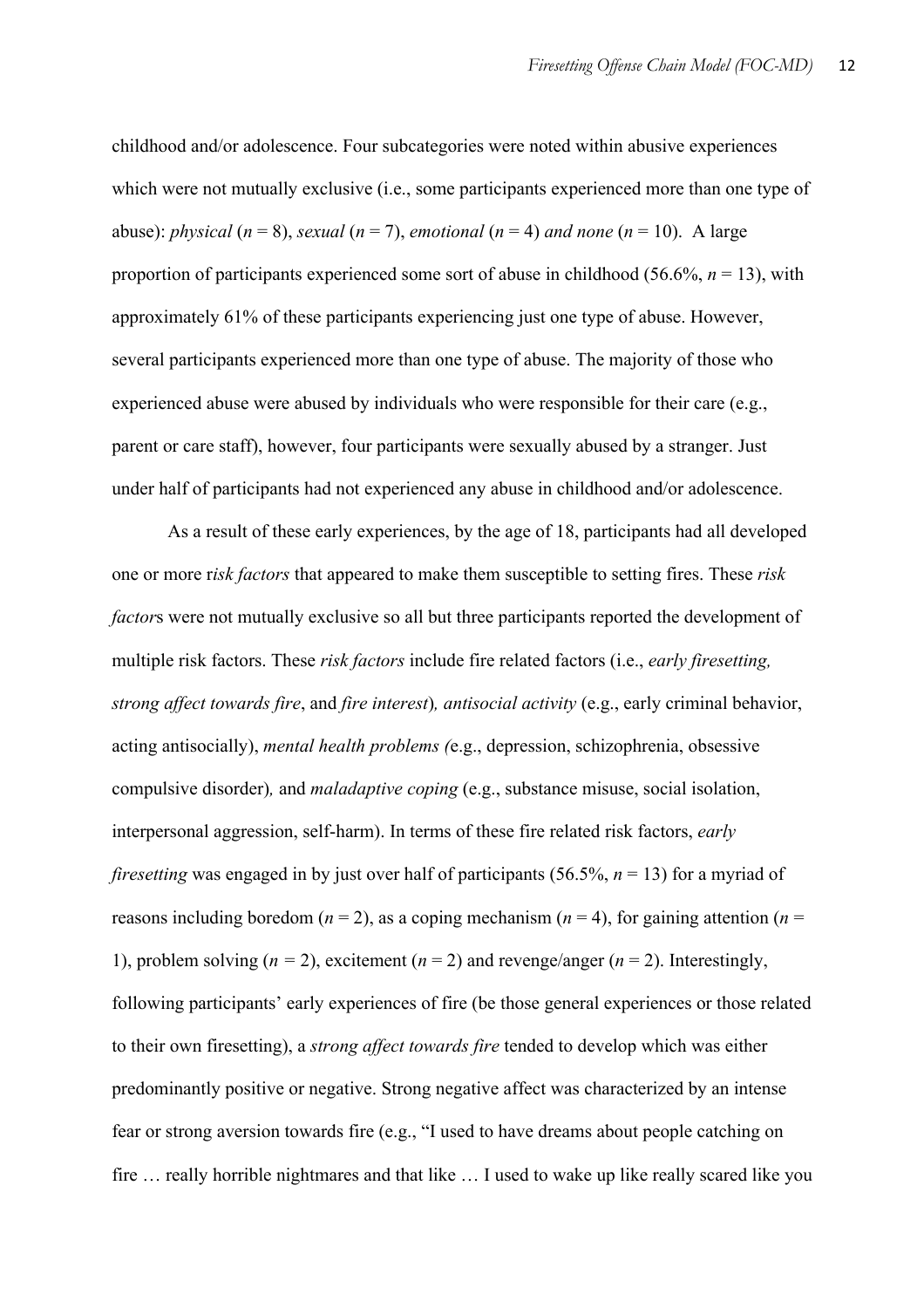know"). Interestingly, several participants who developed a strong negative affect towards fire also engaged in *early firesetting* and developed *fire interest* in childhood (*n* = 7). This might suggest that individuals who develop strong negative affect towards fire may also develop an implicit association between fire and a tool that can be used in a harmful way (e.g., for revenge), as a result of their own negative experiences with fire. In contrast to this, strong positive affect towards fire, was generally characterized by feelings of excitement and pleasure (e.g., "I used to get a matchbox and then light it, like watch the whole lot light up and the whole thing burn, everything burn, I ended up getting excited"). This participant's early experiences with fire elicited strong positive affect towards fire (i.e., excitement) which further reinforced firesetting as a positive behavior for this individual. *Fire interest*, as the label suggests, describes participants who developed a fascination or interest in fire throughout childhood. *Early firesetting, fire interest* and a *strong affect towards fire* (either positive or negative) appeared to develop concurrently. Approximately half of all participants exhibited all three fire risk factors.

Just over half of all participants  $(56.5\%, n = 13)$  reported engaging in some sort of *antisocial activity* during childhood and/or adolescence. Types of *antisocial activity* included early offending and poor school behavior. This suggests that firesetting for some mentally disordered firesetters may be part of a spectrum of general antisocial behavior. In addition to this, just over two thirds of participants had developed some form of *maladaptive coping* by late adolescence (72.2%,  $n = 17$ ). These coping strategies appeared to develop as a result of abusive experiences or negative caregiver experiences. The most prevalent type of *maladaptive coping* was substance abuse  $(n = 14)$  with a proportion of participants who developed this coping strategy also having developed a second type of *maladaptive coping* (e.g., interpersonal aggression, self-harm or social isolation;  $n = 6$ ). For example, some participants reported being violent towards peers as a way of coping with the physical abuse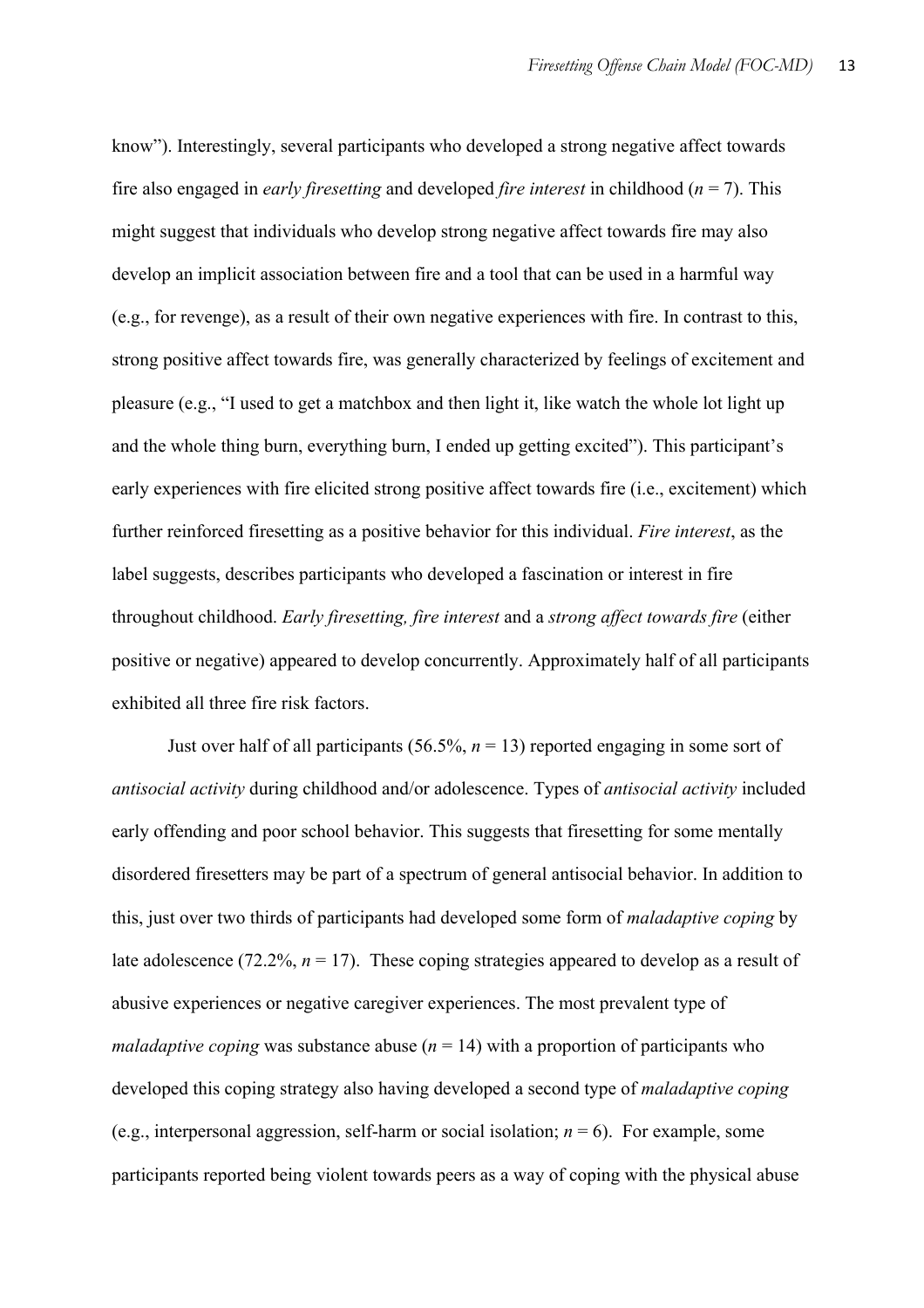they experienced at home as well as taking drugs and/or alcohol to cope with negative affect experienced in relation to this. Interestingly, four participants' *early firesetting* appeared to be utilised as a coping strategy as a way of either drawing attention to a current problematic situation or coping with difficult emotions. Some participants also developed *mental health* problems (e.g., depression, paranoia) during childhood and adolescence (*n* = 9). These *mental health* problems exacerbated other risk factors that participants had developed, appearing to make them more chronic. For example, for some participants who had developed *maladaptive coping* skills (e.g., substance abuse, interpersonal aggression) due to their poor childhood experiences these were exacerbated by *mental health* problems (e.g., substance abuse increased further to cope with mental health issues).

#### **Phase 2: Early Adulthood**

Phase 2 of the model refers to mentally disordered firesetter's early adulthood experiences and the factors that occur during this period (Figure 2). Following childhood, mentally disordered firesetters enter Phase 2 of the model with numerous factors that put them at risk of setting a fire. These risk factors and fire related factors feed into *problematic intimacy* affecting participant's ability to develop and maintain healthy intimate relationships. All participants flowed through this category in the model having described various dysfunctional relationship experiences including abusive relationships, involvement in inappropriate and chaotic relationships as well as difficulties in forming intimate relationships, and high levels of promiscuous behavior. For participants who had pre-existing vulnerabilities such as *mental health problems* ( $n = 6$ ) and/or *substance misuse* ( $n = 14$ ) these either became more acute as a result of their relationship difficulties or were a direct cause of their relationship problems. The remaining participants  $(n = 7)$  still developed/entered problematic relationships during early adulthood and they attributed the subsequent deterioration in their mental health to have developed from problematic intimacy experiences.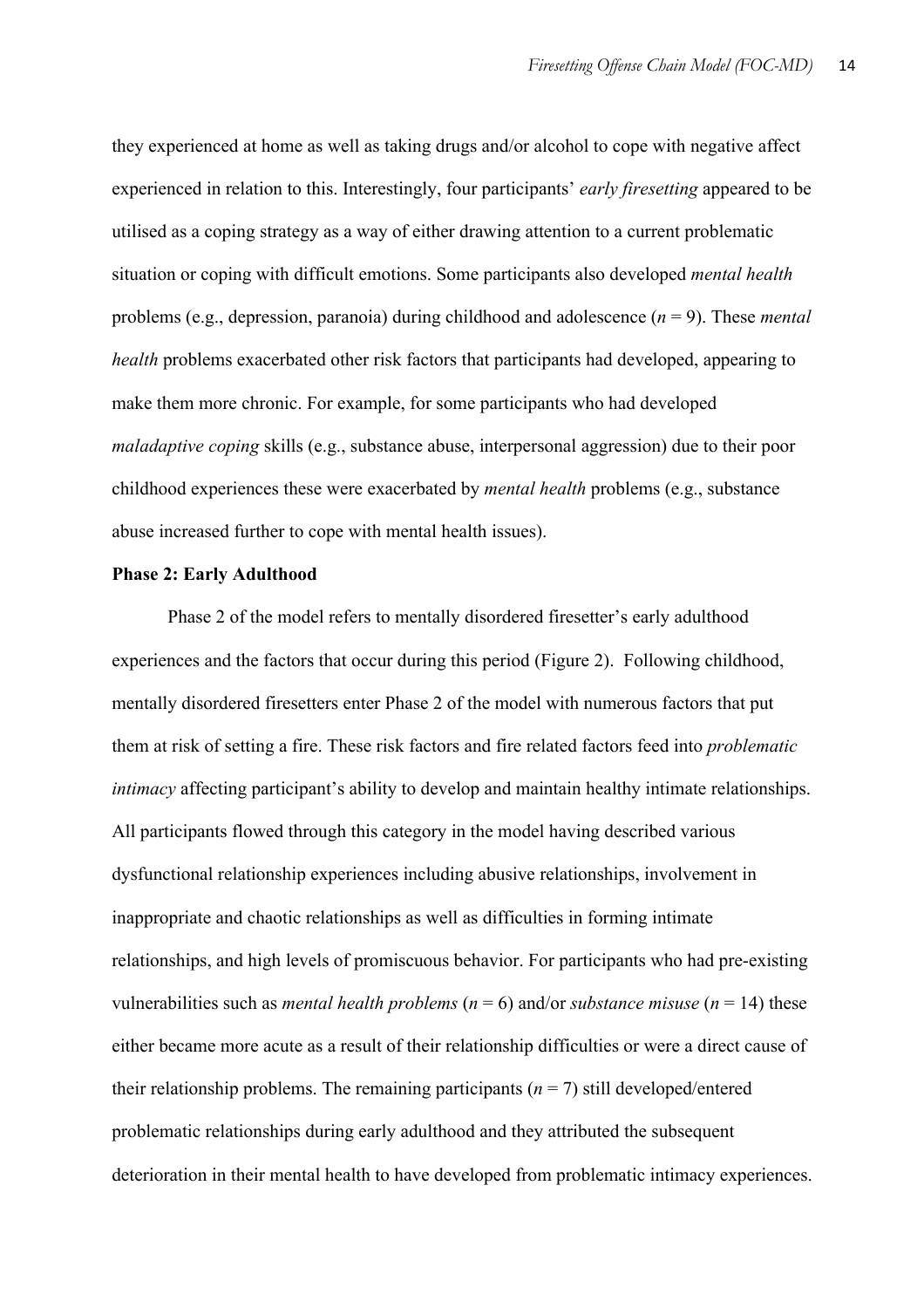#### **Phase 3: Pre-Offense Period**

Phase 3 of the model refers to the period spanning from approximately 1 year prior up until moments before the offense and describes factors that occur during this period. During the pre-offense period all participants experienced *mental health deterioration.* This was either as a result of their relationship problems, *substance misuse*, or triggered by the experience of another *life stressor/trauma* which impacted upon participants' psychological wellbeing (e.g., miscarriage, child taken into care, being sent to prison/unexpectedly transferred prison). Consequently participants were either admitted to a *psychiatric hospital*  $(n=6)$ , *engaged with mental health services* in the community  $(n=7)$ , or did not have any contact with mental health services despite the deterioration of their mental health  $(n = 10)$  – this is reflected by the solid line from *mental health deterioration* down to *poor problem solving* (see Figure 2).

All participants appeared to exhibit *poor problem solving* skills in the period before the fire. *Poor problem solving* was often associated with a problem such as being discharged from hospital and not knowing how to cope, committing a non fire related crime and needing to conceal it, not knowing how to recognise and deal with fire interest, and not knowing how to cope with negative interpersonal relationships. Interestingly, for all participants, setting the fire appeared to be the ultimate selected problem solving strategy to resolve the issue they had, which feeds into the third stage of the model, the development of *motive(s)* to set a fire.

At some point in the pre-offense period participants developed *motives(s)* to offend. Ten motives for firesetting were evident in the data which were not mutually exclusive – participants could hold one or more motives simultaneously. These motives to set the fire developed or began to develop anywhere from one year before the offense up until moments before setting the fire. *Motive(s)* reported by participants included *boredom* (*n* = 2), *fire*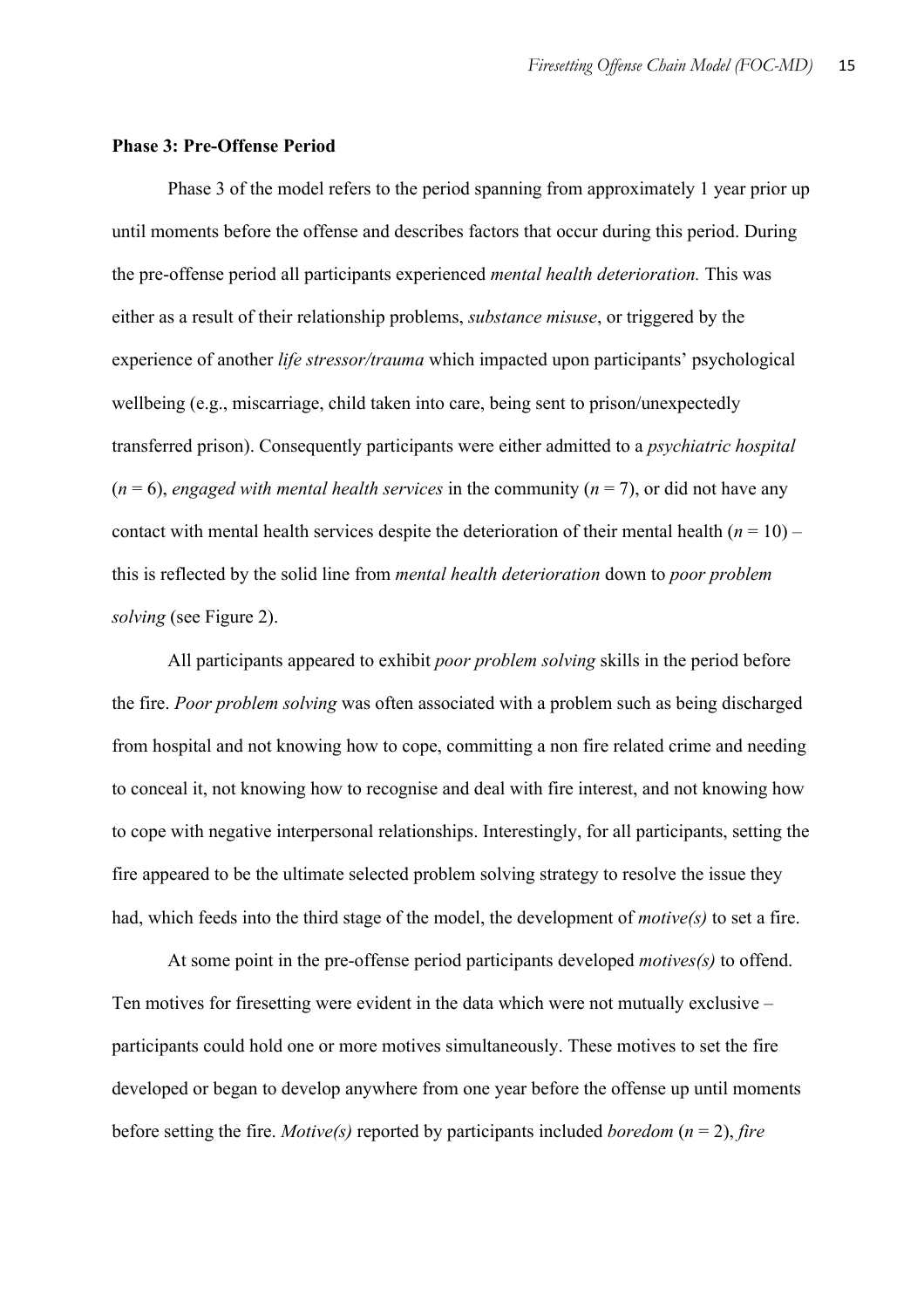*interest* ( $n = 4$ ), *protection* ( $n = 2$ ), *protest* ( $n = 2$ ), *crime concealment* ( $n = 1$ ), *hallucinations*  $(n = 8)$ , *revenge/anger*  $(n = 16)$ , *cry for help*  $(n = 7)$ , and *suicide/self* harm  $(n = 1)$ .

*Boredom*, as the label suggests, refers to mentally disordered firesetters who were motivated by a need to relieve experiences of monotony. Both participants who expressed *boredom* as a motivator also reported being motivated by *fire interest*. *Fire interest* was reported as a motive for firesetting by four participants*.* Participants who had a motive of *fire interest* expressed an interest or excitement in anticipation of seeing the fire. All participants where a motivator of *fire interest* was evident in the data had developed risk factors of *fire interest*, *early childhood firesetting*, and a *strong positive affect towards fire* in childhood/adolescence.

Of particular note, two participants expressed being motivated by *protection* in their offense chain narratives. Participants who held the motive *protection* generally set the fire as a way of protecting themselves from perceived imminent violence/harm; this perception could either be delusional or a real perceived threat. For example, one male participant when asked about why he had set the fire stated "… I thought, maybe you're right, maybe if they see a fire these people will leave me alone and run away or do something". The fourth motive to be identified was *protest. Protest* describes participants who were motivated by a desire or need to express an objection against authority with regard to their current situation that they were put in. For example, both participants who expressed *protest* as a motivator set fire to their cells in prison as they did not want to be locked up (e.g. "I told him that if he doesn't get me out the cell I'm gonna burn the cell."). The next motive to be identified was *crime concealment. Crime concealment*  $(n = 1)$  refers to participants who reported being motivated to set a fire simply as a way to destroy evidence after having committed another offense*.*

Another motive reported by participants was *hallucinations. Hallucinations* generally developed as part of participants*' mental health deterioration* and were either a sole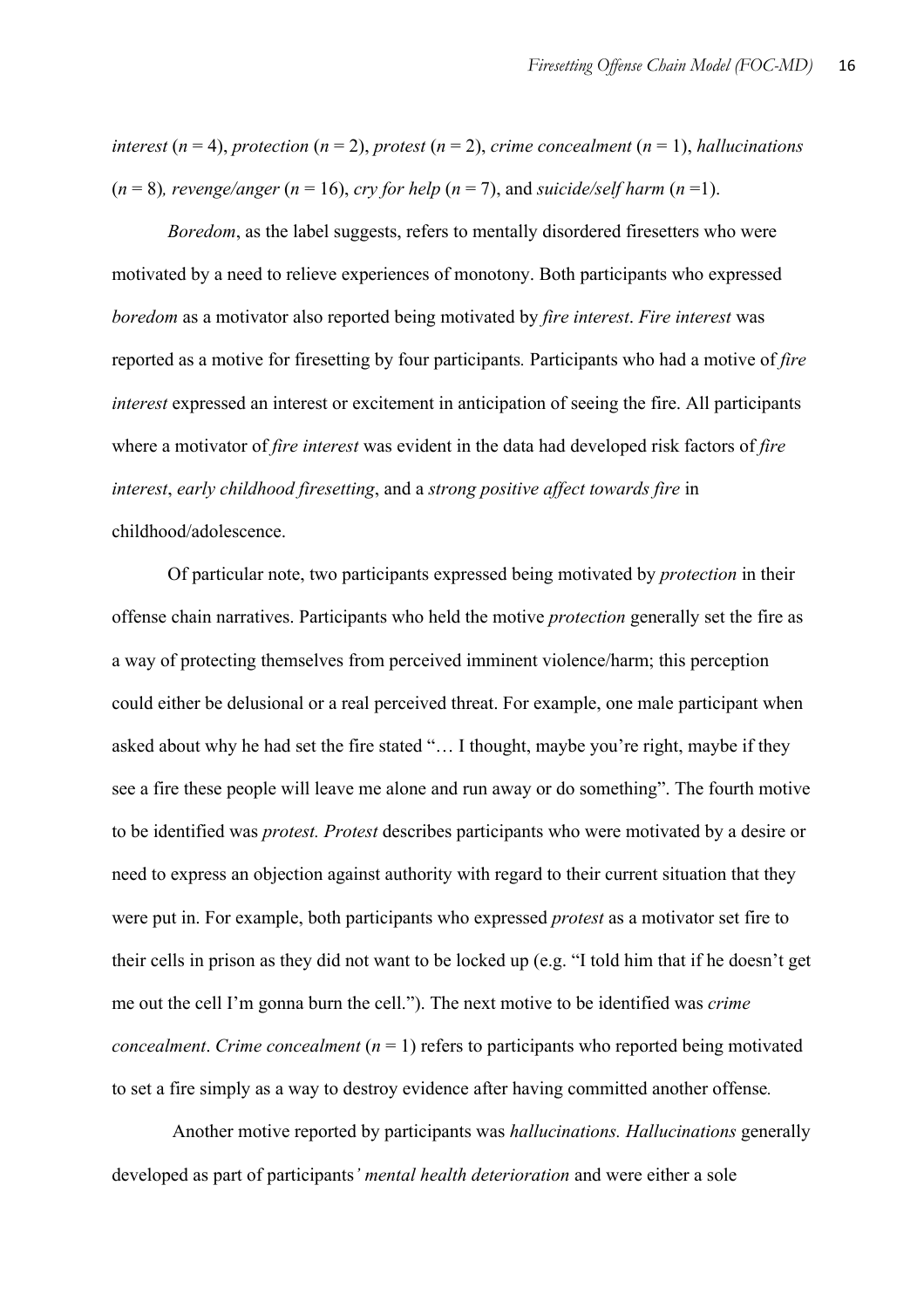motivator for their firesetting (e.g., setting the fire purely under the instruction of hallucinations where no other motive was reported,  $n = 1$ ) or exacerbated other pre-existing motives (e.g., cry for help, revenge,  $n = 7$ ); these generally appeared to take the form of auditory command type hallucinations. For example, one participant when asked about their reasons for setting the fire said: "[The fire was] a cry for help … [and] on the Sunday voices were telling me 'go on set it on fire. Show them, you'll get out of this flat now. Show them set it on fire'". This suggests that hallucination may act in two ways, either as a direct motive for firesetting or by fuelling other existing motives.

As the label suggests, *revenge/anger* refers to mentally disordered firesetters who were motivated to offend in order to administer retribution in response to a perceived wrong or set the fire out of anger; this wrong could either have been directed towards themselves or towards another. For example, one participant when asked why he had set fire to his exgirlfriend's partners house stated, 'Yeah err she was sort of trapped erm … and I was angry with this man and I guess in a way it was sort of like revenge and anger and everything all put into one, everything.' A female participant, when asked why she had set the fire to another patient's bed stated, "I suppose I set the fire because … I set the fire thinking you know you're not going to mess with me girl. Fire hurts, fire burns, fire can kill." This highlights that there are two dimensions to firesetting motivated by revenge – seeking revenge for another or for oneself.

The next motive to emerge from the data was *cry for help. Cry for help* describes participants who were motivated to communicate a desire, wish, or need for help. Participants who possessed the motive of *cry for help* tended to express feelings of hopelessness, wanting to be rescued, wanting help, or wanting to be hospitalised that were associated with their motive for firesetting. These participants appear to use fire as a communication tool to help escape a difficult situation. The final motive identified in the data set was *suicide/self harm.*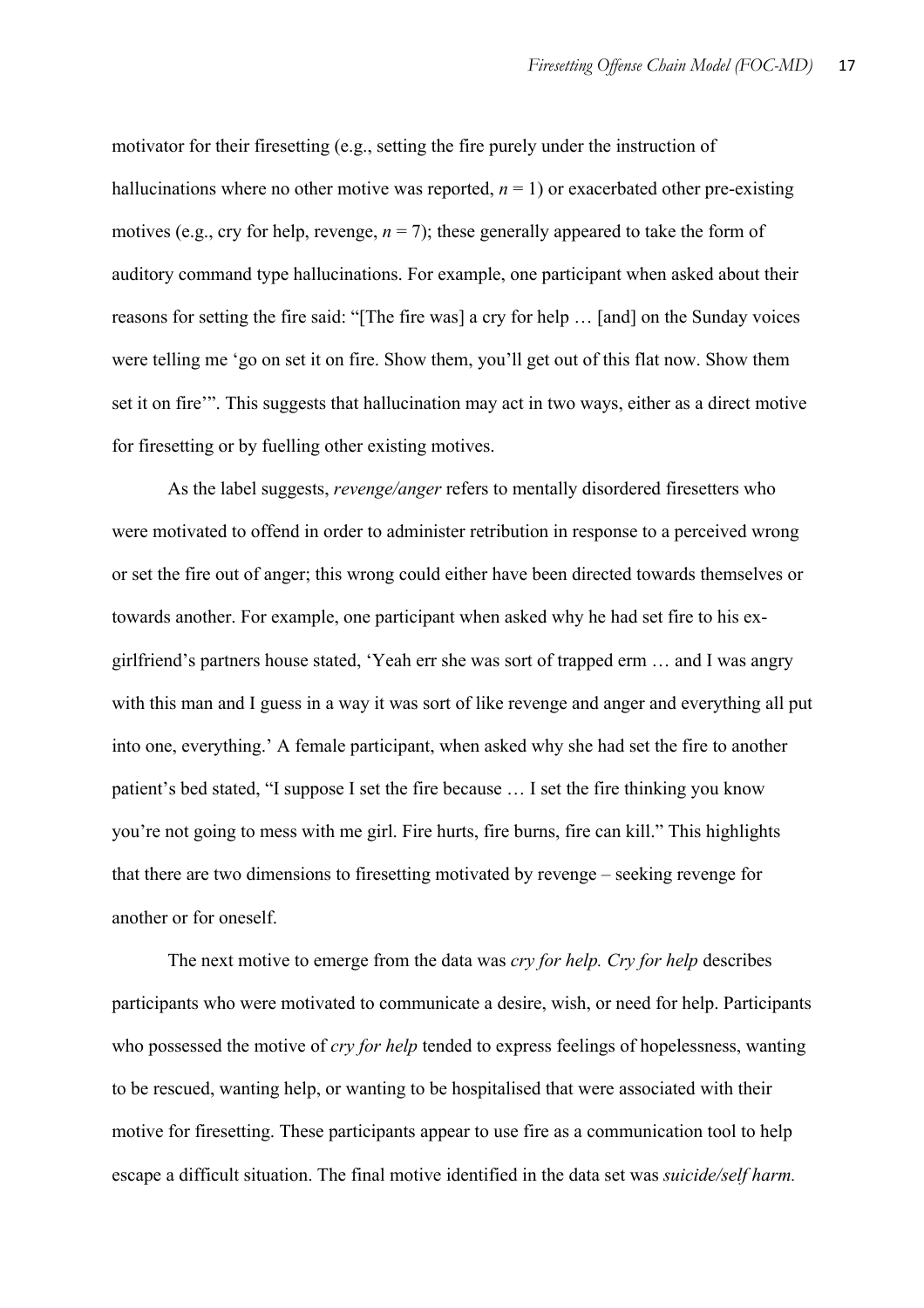Participants who held this motive set the fire to either directly harm themselves or in an attempt to end their own life.

The *target* of the offense often became fully formulated shortly after any motive(s) had developed. Two subcategories of offense target were found among mentally disordered firesetters in the data: *self-directed* (*n =* 2) and *other directed* (*n =* 21). The sub-category of *other directed* could then be further divided into *material* or *living. Self directed* refers to those participants who the offense target was themselves. These mentally disordered firesetters either set fire to themselves or their own property either as a method of self harm or suicide. *Externally directed* describes participants for whom the offense target was either another person (*living; n* = 6) or property (*material; n* = 15). For those participants for whom the target of their firesetting was *material,* approximately half had set fire to their own property  $(n = 7)$  and the other half had set fire to someone else's property  $(n = 8, e.g., public)$ property, prison property, someone else's house).

The next major category to emerge from the data was *planning. Planning* of the offense generally followed deciding on the target. *Planning* was generally quite proximal for all participants and tended to occur within a few days to a few minutes before the offense. Four main types of *planning* were apparent in the data: *detailed explicit, low level explicit, implicit* and *none. Detailed explicit planning* (*n* = 5) describes mentally disordered firesetters who acknowledge explicitly planning to set the fire. These participants generally planned setting the fire several hours or several days before the offense (e.g. packed their bags, removed batteries from smoke detectors, collected materials for the fire). Further, mentally disordered firesetters who had engaged in *detailed explicit planning* of the offense in detail were more likely to have at least two of the fire related risk factors during childhood/adolescence  $(n = 4)$ . *Low level explicit planning*  $(n = 7)$  refers to participants who acknowledged some explicit planning of the offense but this planning occurred more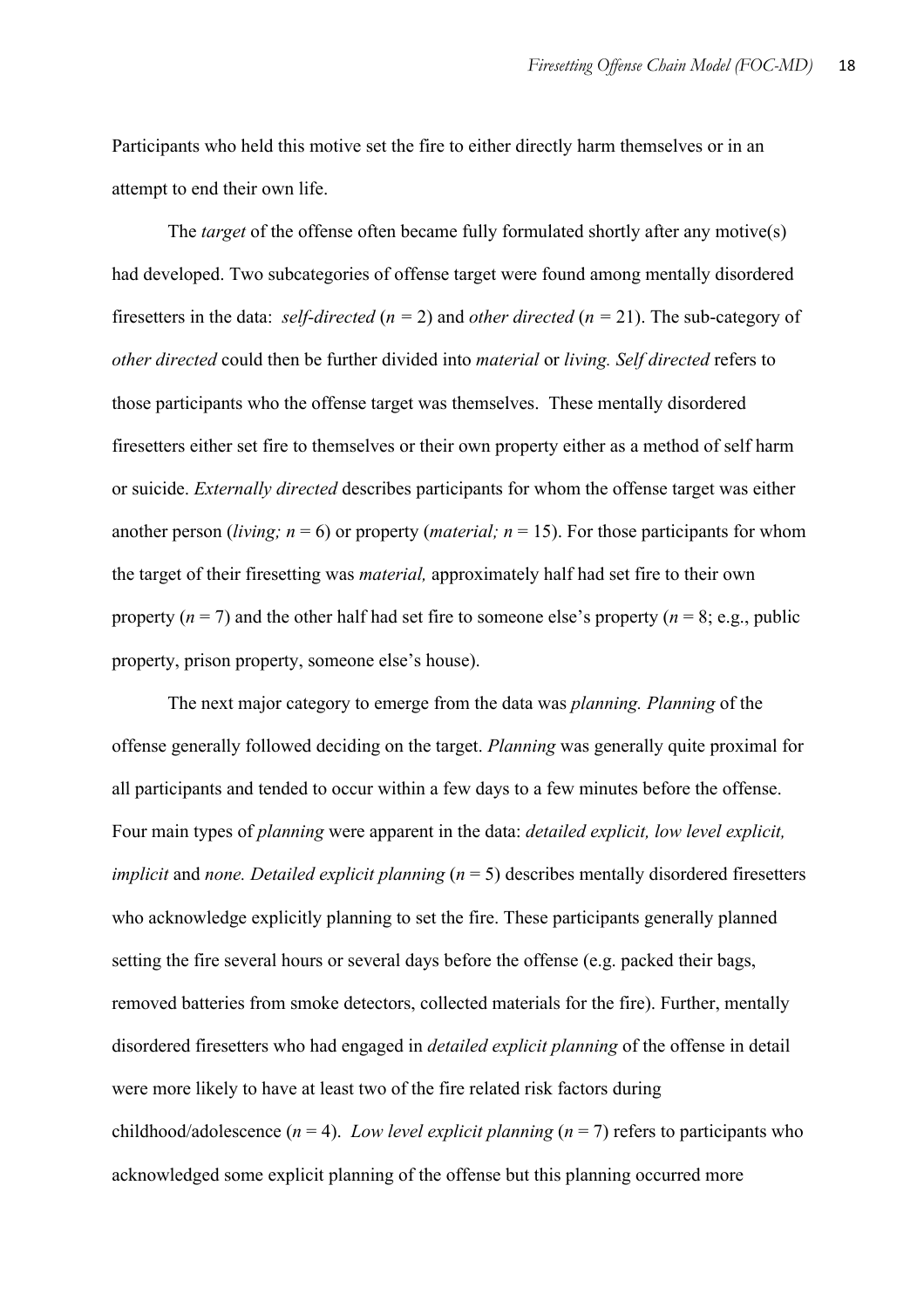proximally to setting the fire, an hour to minutes before. For example, deciding to use accelerants or ignition sources that were available on arrival at the scene. Participants who engaged in *low level explicit planning* all bar one had developed at least two of the fire risk factors in childhood and were generally motivated by revenge/anger (*n* = 5)*. Implicit planning*  $(n = 3)$  describes those mentally disordered firesetters who did not appear to engage in any explicit planning regarding setting the fire, however, they acknowledge having thought about setting the fire in the days leading up to the offense. *None* (*n* = 8) describes participants who did not report any planning of the offense. Firesetting for these participants was generally impulsive or opportunistic (i.e., the fire was set because there was an available opportunity rather than a pre-planned target and/or method of firesetting).

*Cognition and affect* and *substances* (e.g., drugs and alcohol) both emerged as having a direct influence on planning (e.g., participants who were intoxicated were more likely to set the fire on impulse) in the data and *cognition and affect* could either be *positive* (e.g., "I just felt excited that I was going to see the fire. I just found it quite fascinating.") or *negative* in relation setting the fire (e.g., "I was thinking to myself 'this is you know this is going to go wrong unless I plan something out'."). Participants who felt positively about the fire were more likely to engage in detailed planning of the offense.

#### **Phase 4: Offense and Post Offense Factors**

Phase 4 of the model describes the offense itself and the factors that occurred immediately post offense. During phase 4 of the model the fire itself is lit; the *fire ignition*  aspect of the model refers specifically to how mentally disordered firesetters went about starting the fire. Two key subcategories within *fire ignition* were evident: *use of fire knowledge* and no use of *fire knowledge.* Approximately half of participants employed their *use of fire* knowledge when starting the fire  $(n = 12)$ . This included the use of accelerants  $(n = 12)$ 6), use of specific flammable materials (*n* = 3), and the application of specific knowledge or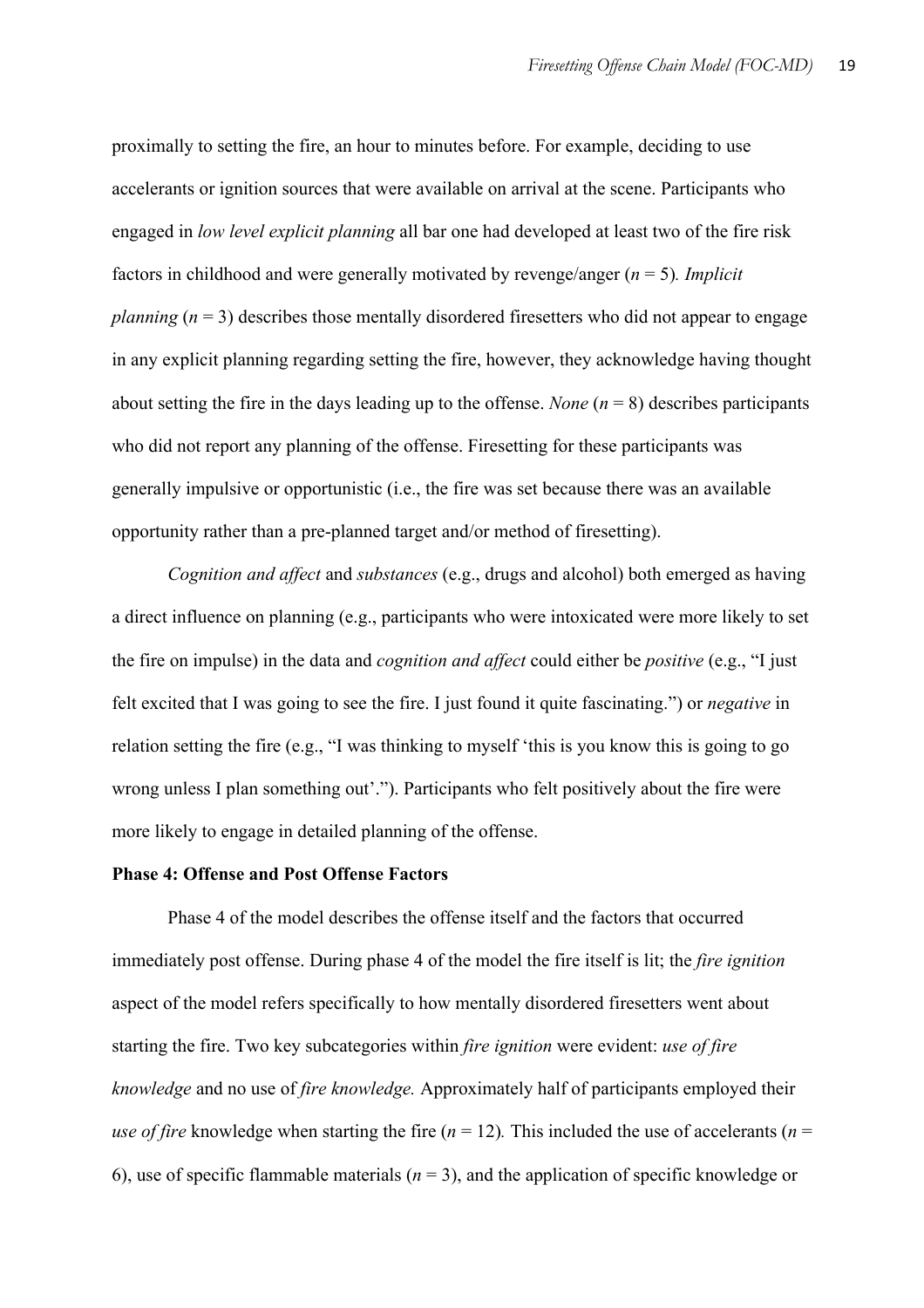previous fire experience regarding building/igniting the fire  $(n = 3)$ . For example, one participant when asked how he set the fire stated, "I had a little round table in the room. I put the fire under it as I had worked out from Hospital L that if I set a fire under a shelf then it would catch fire". Interestingly, the majority of participants who had *used fire knowledge* when starting the fire had engaged in *early firesetting*, had *strong fire affect*, and had developed a *fire interest* in childhood (66.6%,  $n = 8$ ). They also were likely to have explicitly planned the fire. Participants who *did not use fire knowledge* when starting the fire  $(n = 11)$ had generally either set the fire out of impulse or opportunity (*no planning*) or had engaged in low level planning of the offense and were less likely to have developed fire related risk factors in childhood.

The second category in Phase 4 of the model refers to the period during the offense itself. *Fire related affect/cognition-fire* describes the affect and cognition about the fire that mentally disordered firesetters reported to have experienced whilst initially igniting it and immediately after. Four main subcategories were evident for this main category: *positive affect/cognition, mixed affect/cognition, negative affect/cognition* and *indifference*. *Positive affect/cognition* reported to have been experienced by firesetters ( $n = 5$ ) included excitement, relief, happiness, (e.g., "when I saw those flames, I just felt like everything I was feeling was coming out and I started to feel good, I started to feel happy.") and positive thoughts about seeing the fire (e.g., "[It felt] like I've achieved something."). For those participants who experienced *mixed affect/cognition* (*n* = 4) positive and negative affect/cognition appeared to be competing with one another. For example, participants were often excited or had positive cognitions about setting the fire or achieving their offense goal (e.g., revenge) but also experienced negative cognition/affect simultaneously (e.g., fear of detection/consequences, panic, negative evaluations of the situation). For example, one female patient stated, "I was just that enraged, all I wanted to do was hurt him … I'm still gloating about it … when it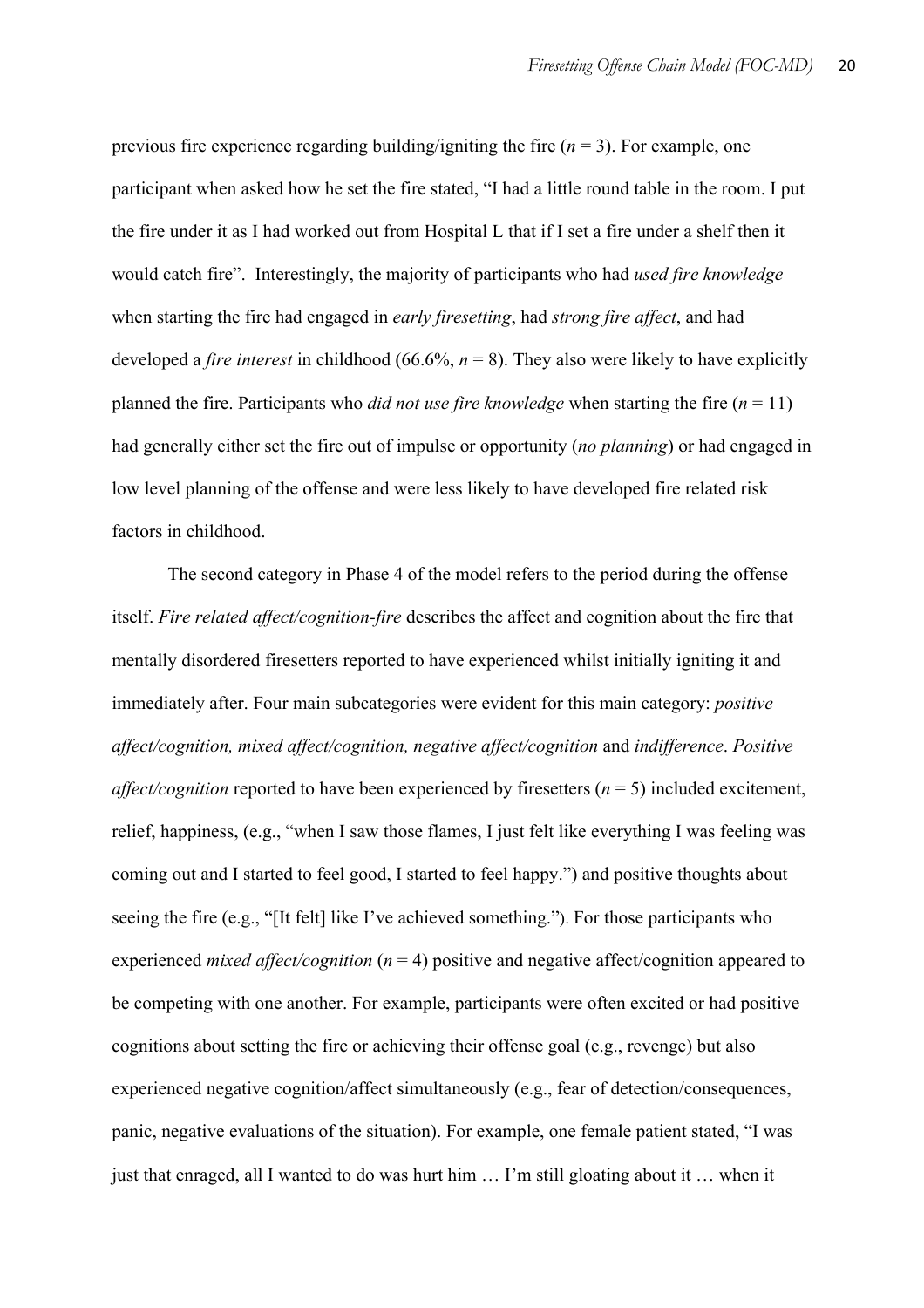really took hold and he came down … all I wanted to do was get out … I actually opened the door and ran, 'cause I got too scared.". Five participants reported experiencing *negative affect/cognition* during the fire. *Negative affect/cognition* that was evident in the data included fear, upset, (e.g., "…as it started going up I felt very scared … I thought I was going to die.") and negative thoughts about the fire (e.g., "[I] Stood back and it was blowing all smoke and bits of paper were blowing about and thought 'oh no I've done a wrongun here, I shouldn't have done this'."). *Indifference* refers to participants who reported not experiencing any strong internal arousal (affective or cognitive) towards the fire (i.e., were not excited or scared by the fire – any overwhelming affect/cognition experienced generally related to the situation rather than the fire itself); a significant proportion of participants in the data set reported feeling indifferent about the fire itself  $(39\%, n=9)$ .

The final category in the model refers to whether participants *watched the fire* or not. This was divided into three subcategories: *watched interested, did not watch - circumstances did not allow* and *did not watch - no interest*. Just over half of participants watched the fire after having set it as they were *interested* ( $n = 9$ ). Those participants who watched the fire had at least two of the fire related risk factors of (i.e., *fire interest*, a *strong fire affect, early firesetting*). Five participants reported not having watched the fire after setting it due to *no interest*; all but one of the participants in this category had not developed any of the fire risk factors in childhood. Finally, seven participants reported that they did not watch the fire as *circumstances did not allow it*. These participants generally set fire for *revenge, protection* or *suicide* and contextual circumstances (i.e., avoiding detection, protecting one-self) meant that they either did not stay and watch the fire after they had lit it or that the motive for setting the fire required them to be present for reasons other than interest (i.e., suicide attempt).

Whether participants watched the fire or not appeared to be related to the fire related cognition and affect participants experienced whilst also lighting the fire, indicated by the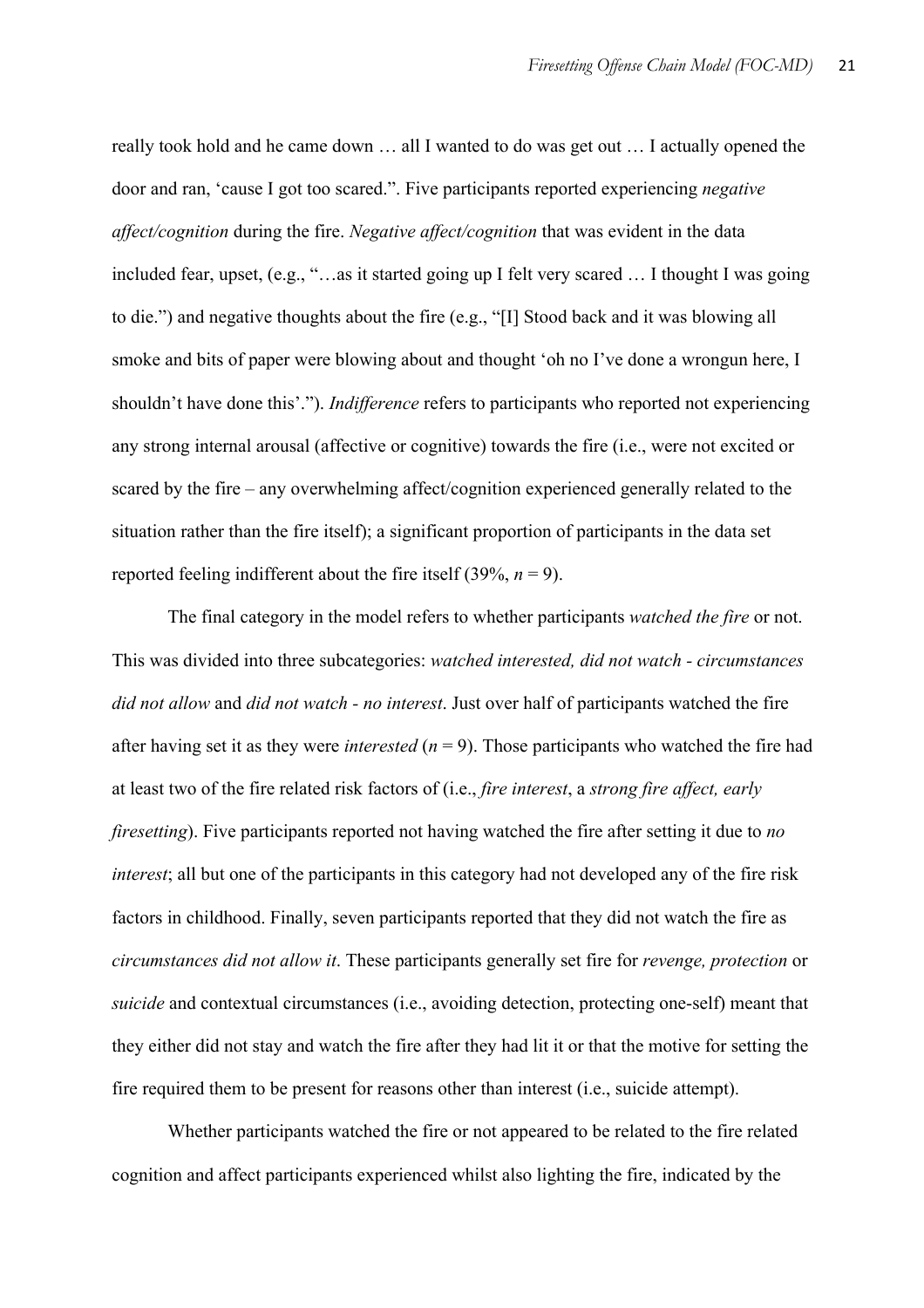double headed arrows between *fire related affect/cognition* and *watch fire*. For example, the majority of participants who watched the fire generally experienced some form of positive affect/cognition (although sometimes mixed with competing negative affect) whilst igniting and watching the fire. Conversely, participants who did not watch the fire, either because they were not interested or because circumstances did not allow, were more likely to report feeling indifferent/negative about the fire once it had been lit.

A preliminary examination of the different routes or 'pathways' that mentally disordered firesetters followed through the model was conducted; each participant was plotted through the model and any common patterns were identified<sup>2</sup>. Participants appeared to follow one of three pathways through the model: '*fire interest-childhood mental healthapproach*' (*n* = 11), '*no fire interest-adult mental health*' (*n* = 7), and '*fire interest-adult mental health'* (*n* = 4). Participants who followed the '*fire interest–childhood mental healthapproach'* pathway developed at least two fire risk factors and mental health problems in childhood. Participants who followed this pathway were therefore more likely to engage in detailed planning of the fire, experience positive fire related affect, and watch the fire. Participants who followed the '*no fire interest-adult mental health'* pathway generally did not develop any fire risk factors in childhood and their mental health issues tended to onset proximally to the fire; the offense was generally unplanned, however, if there was any planning it was low level and very proximal to the offense, and these participants also tended to feel indifferent about setting the fire, and did not watch it. Participants who followed the '*fire interest–adult mental health'* pathway developed at least two fire risk factors in childhood, did not experience mental health problems until adulthood, engaged in low level planning of the fire, and generally watched the fire unless contextual circumstances did not

<u> 1989 - Johann Barn, mars ann an t-Aonaich an t-Aonaich an t-Aonaich an t-Aonaich ann an t-Aonaich ann an t-Ao</u>

 $2$  One individual could not be classified as their hospital files provided insufficient information to track them through the pre-offence and offence phases of the model.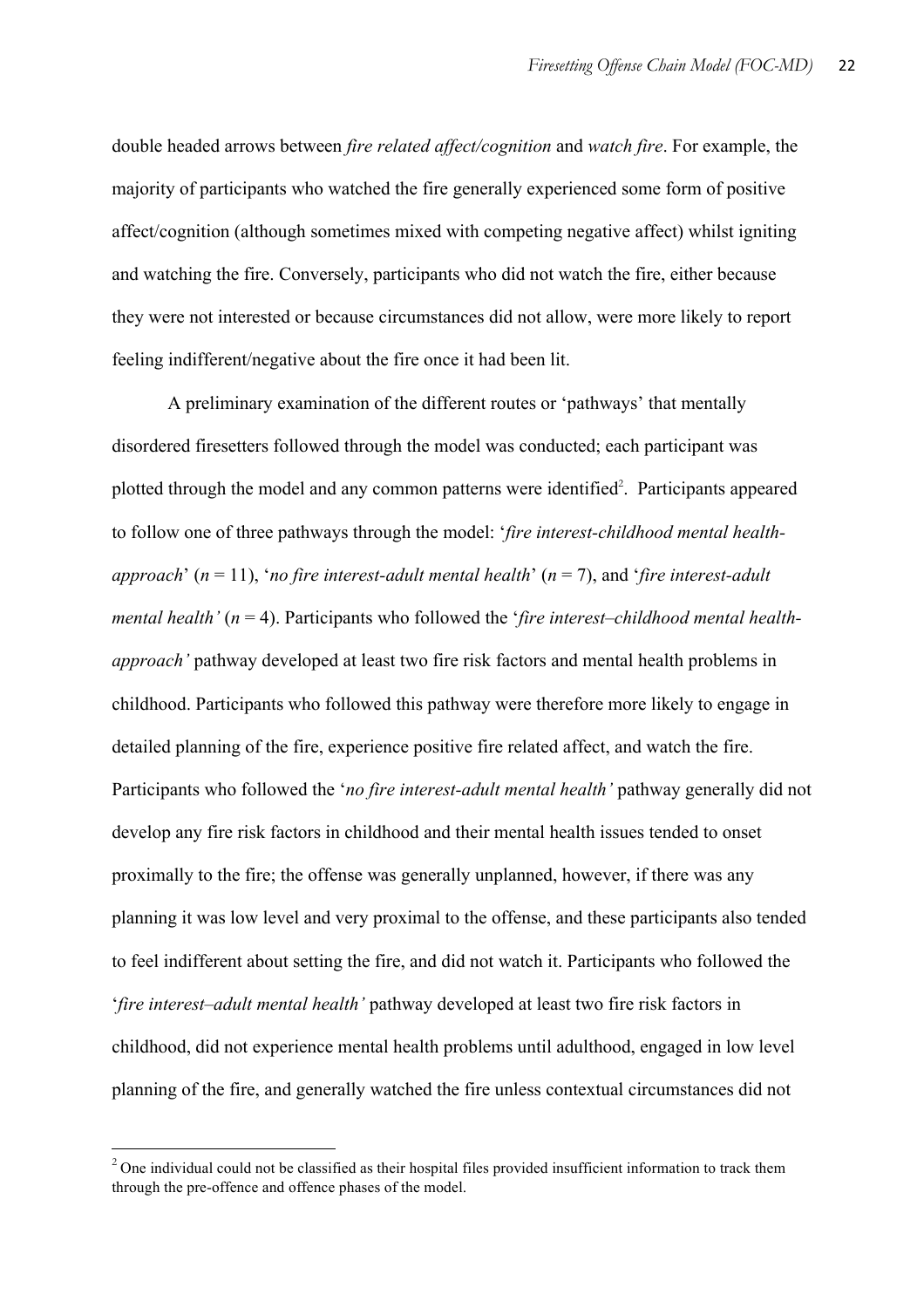allow (i.e., wanted to avoid detection or were trying to protect themselves). No pathways were found that appeared to reflect the sex of the participant.

#### **Discussion**

The current research developed the first offense chain model of firesetting in mentally disordered offenders. There are several prominent aspects to the Firesetting Offense Chain Model for Mentally Disordered Offenders (FOC-MD) one particularly significant aspect of the model is that it emphasises the importance of early experiences of fire in childhood and how this contributes to firesetting in adulthood. Further, the FOC-MD highlights how the affective responses mentally disordered firesetters develop towards fire, as a result of childhood experiences can be either strongly positive or negative. The development of either strong positive or strong negative affect towards fire appears to be predictive of adult firesetting for a subgroup of offenders. Existing research in the field has reported the existence of childhood fire interest and juvenile firesetting (Rice & Harris, 2008) as risk factors for repeat firesetting (Rice & Harris, 1991). The current offense chain model also suggests that these are important risk factor for adult firesetting in mentally disordered offenders. Further, early fire experiences and exposure to fire have also been documented in the existing literature as having some impact on future firesetting in non-mentally disordered adolescent firesetters; these experiences have been reported as being either positive (i.e., father having significant employment involving fire, Macht & Mack, 1968) or negative (i.e., high incidence of burns sustained as a result of abuse; Ritvo, Shanok, & Lewis, 1983). However, to our knowledge firesetter's affective responses to early experiences with fire have never been highlighted in the existing firesetting literature.

Our empirical study suggests that some mentally disordered firesetter's early experiences with fire, and in particular the strong fire-related affect they develop as a result of these experiences towards fire, play an integral role in their offense process. These feed into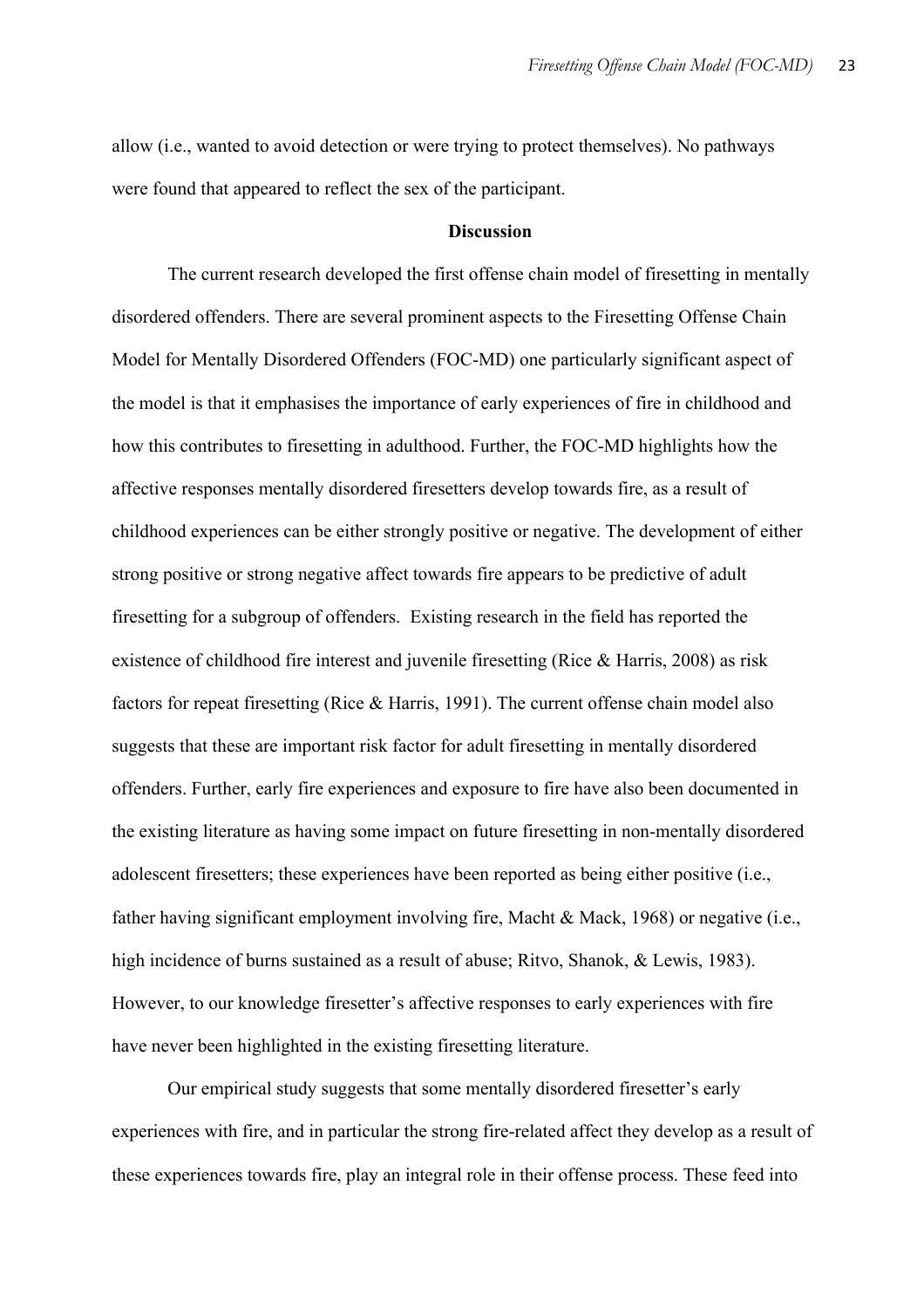the development of fire related risk factors in childhood which in turn impact other aspects of the individual's firesetting behavior (i.e., planning, fire ignition, and whether they watch the fire). For example, individuals who experience fire negatively in childhood may go on to use fire as a tool to inflict harm or induce fear in others (e.g., for revenge as they perceive it as a powerful tool in which to do this).

A second key feature of the FOC-MD is the contributory role that mental health plays in an incident of firesetting for mentally disordered firesetters. Mental health problems have consistently been reported in the literature as being a risk factor for mentally disordered firesetters (Barnett et al., 1997; Dickens et al., 2009; Lindberg, Holi, Tani, & Virkkunen, 2005). However, the current study suggests that mental health problems are not necessarily a risk factor *per se*; instead they develop after or alongside other vulnerabilities/risk factors and in turn make these more acute. This finding appears to be consistent with new theoretical developments in the field which suggests that mental health may act largely as a moderator for firesetting, increasing the likelihood of repeat firesetting subject to the presence of other predictive risk factors (M-TTAF; Gannon et al., 2012). In addition to this, the FOC-MD highlights that the onset of mental illness for mentally disordered firesetters can span from childhood to within a short period before setting the fire, emphasising that not all mentally disordered firesetters have long-term psychiatric histories.

The final salient aspect of the FOC-MD is that it accounts for a wide range of motives for firesetting and acknowledges the non-mutual exclusivity of these. Unlike previous research in the area, the FOC-MD allows for the identification of multiple motives for each individual firesetter thus providing a more complete and holistic account of the contributory motivational factors that precede an incident of firesetting. Commonly identified motives were apparent in the current model (i.e., revenge, cry for help/suicide, fire interest, and boredom) consistent with existing research in the area (Geller, 1992; Ritchie & Huff, 1999;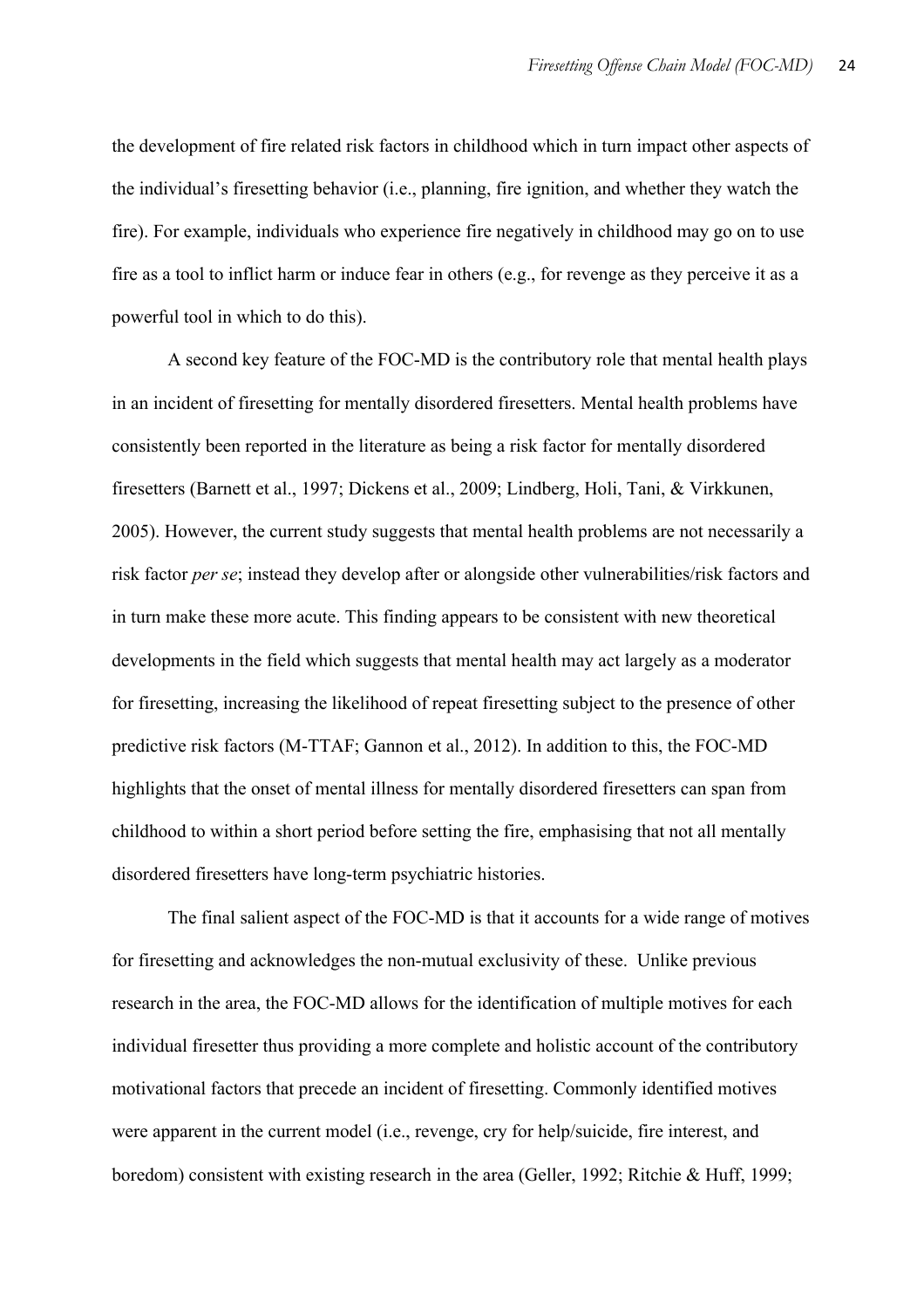Rix, 1994). However, the model also highlights a new motive that has not been previously discussed in the literature, *protection*. This is interesting as it suggests that a proportion of mentally disordered firesetters set fires as a defensive tool to protect themselves from perceived harm as opposed to an aggressive or acquisitive tool. In addition to the identification of a new motive, the model also allows for the greater emphasis on the role of hallucinations in the offense process. Hallucinations have been considered historically as a motive in their own right for firesetting (Virkkunen, 1974), however, consistent with recent theoretical developments (M-TTAF, Gannon et al., 2012) the current research suggests that hallucinations intensify any pre-existing motives for firesetting for the majority of those who experience them as opposed to being a sole motivator themselves.

Clinically, the FOC-MD has several key treatment implications for practitioners working with mentally disordered firesetters. Firstly, the offense chain model of firesetting in mentally disordered offenders highlights the necessity for clinicians to explore mentally disordered firesetters' childhood experiences of fire and the cognitive and affective reactions that they had to these. It also emphasises the need to work with mentally disordered firesetters in treatment on how to manage existing risk factors in the context of mental illness. This is consistent with existing good clinical practice as practitioners working with such individuals should be exploring the effects of childhood experiences of fire as well as the role of mental illness when making case formulations. Finally, a simplified version of this model could be utilised by professionals working with mentally disordered firesetters in treatment to help explain individual's own offense processes so that offenders can understand their individual risk factors for relapse. For example, helping mentally disordered firesetters understand the thoughts, feelings and events that led to them setting a fire and how childhood experiences with fire may relate to their adult firesetting. Further, the different pathways that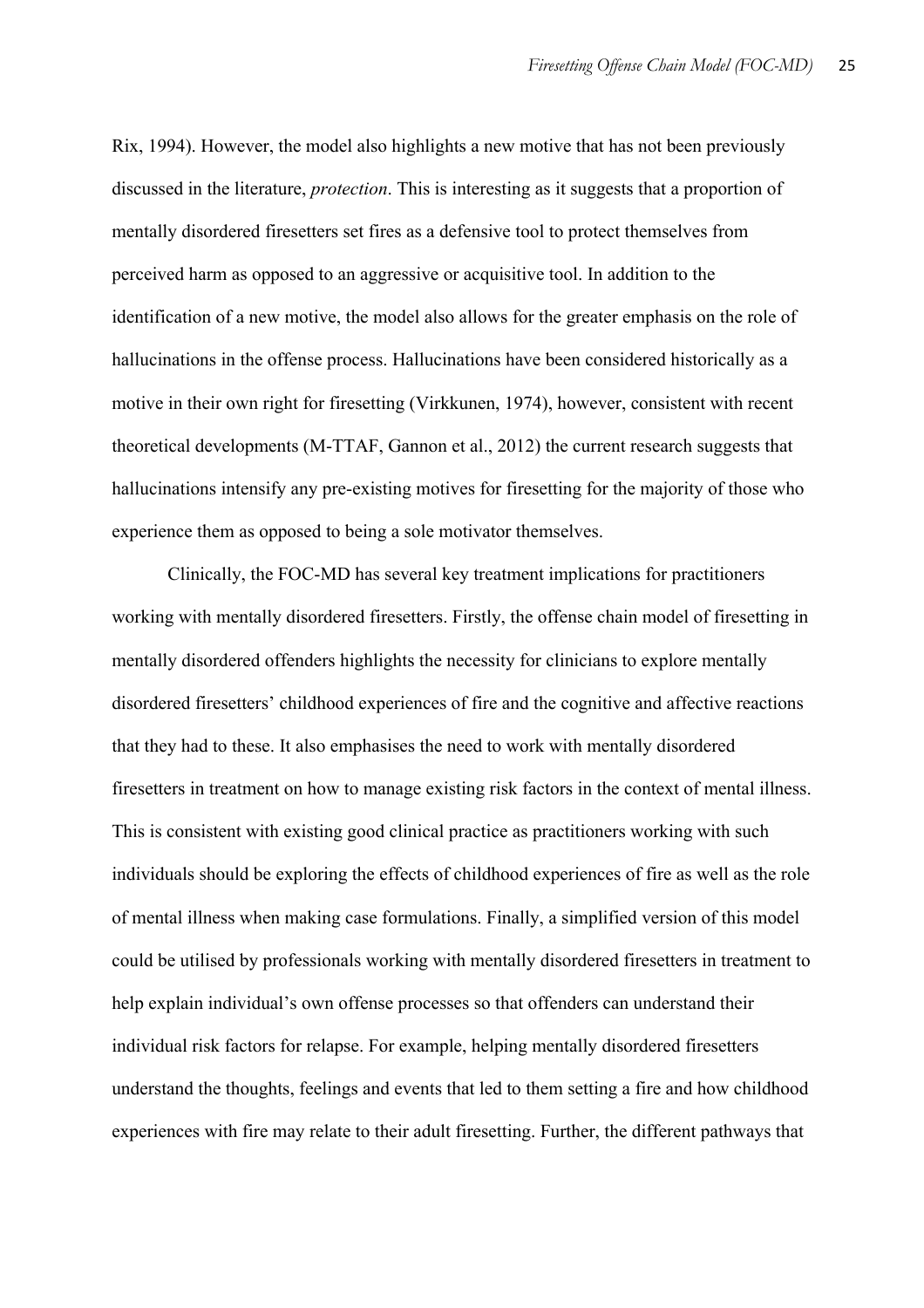have been identified through the model provide guidance for the development of specific treatment programs for different subtypes of firesetters.

The FOC-MD has a number of strengths, the model gives a detailed account of the cognitive, affective, behavioral, and contextual factors that appear to be related to and contribute to an act of deliberate firesetting for both male and female mentally disordered offenders. In addition to this, the intricate and flexible nature of the model means that features common to different types of mentally disordered firesetters can be determined whilst still being able to accommodate individual differences in offense styles.

Although there are there are several key strengths to the FOC-MD, there are some identifiable limitations that necessitate discussion. One limitation of the current research is the small sample size. The FOC-MD was developed with qualitative accounts from 23 mentally disordered firesetters; given that approximately 10% of patients in forensic mental health services have firesetting in their offense history (Coid et al., 2001) our sample accounts for just 5.2% of the current total population of mentally disordered firesetters in secure forensic psychiatric settings. In addition to this, the numbers of female firesetters that are represented in the model are fairly low, especially since research suggests that female firesetters are overrepresented in high security inpatient settings (Dickens & Sugarman, 2012). As a result of this, certain offender types were inevitably under-represented (i.e., those who had engaged in self-immolation and attempted suicide by fire, and those who had set fire for personal gain or to conceal a crime). Nonetheless as noted by previous researchers (Gannon et al., 2008; Polaschek, Hudson, Ward, & Siegert et al., 2002) a primary strength of models developed using grounded theory is the ability for future adaptation and modification in reaction to additional data. Therefore the FOC-MD has the capacity to develop and accommodate the offender types that are currently under-represented.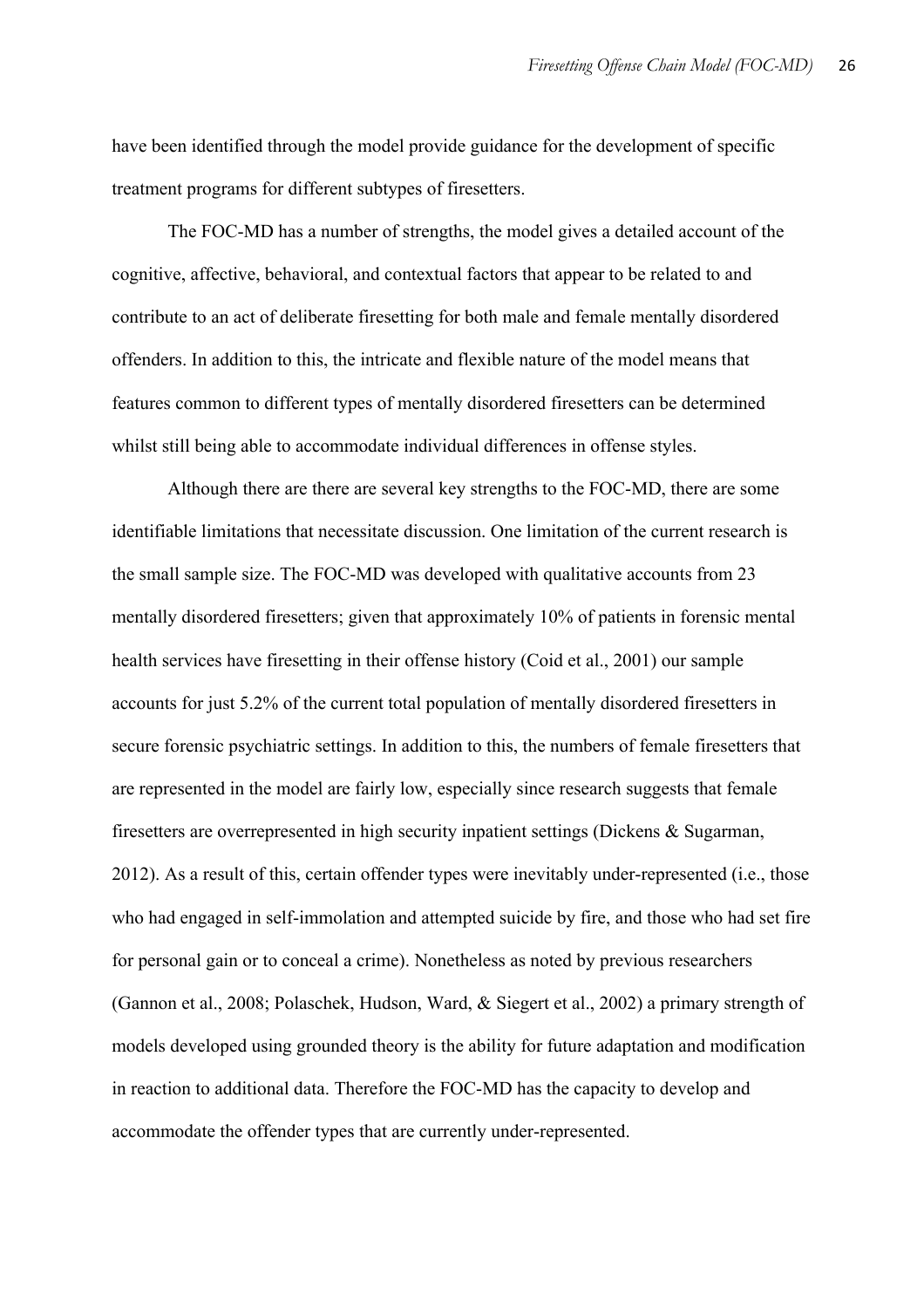There are also several limitations associated with the utilisation of grounded theory that may have impacted upon the validity and reliability of the model. Most important is that the methodology relies on the accuracy of self-reports of offense accounts from offenders. These self-reports may have been affected by a tendency of participants to present themselves in a socially desirable manner (i.e., underreporting fire interest, and cognitions and emotions experienced as part of setting the fire) as well as distorted memories of the offense and how it unfolded due to a loss of details in recollection over the time period since the offense. To try and minimize the effects of such issues on the validity of the research participants' hospital and prison files were examined post interview to look for any inconsistencies in the offense accounts provided by participants. Any information provided in the interviews that significantly differed from file information was therefore removed from analysis to strengthen and maintain the model validity.

A second methodological limitation of the current research regards whether the preliminary model represents some implicit researcher bias, for example reflecting our knowledge and theory from the existing firesetting literature. To minimize any potential effects of implicit researcher bias some of the data was collected by the fourth and sixth authors who were largely unaware of the firesetting literature and the model was developed by the first two authors together to reduce any individual biases. However, similarly to other offense chain models, cross-validation of the current model should still be conducted to strengthen and validate its underlying conceptual principles, and specific pathways that mentally disordered firesetters follow within the model should be identified and examined.

In conclusion, the FOC-MD represents, to our knowledge, the very first attempt to document mentally disordered firesetters offense process behavior. Employing grounded theory methodology has allowed us to develop a preliminary model with considerable theoretical scope in an area that lacks both theoretical and empirical research. The FOC-MD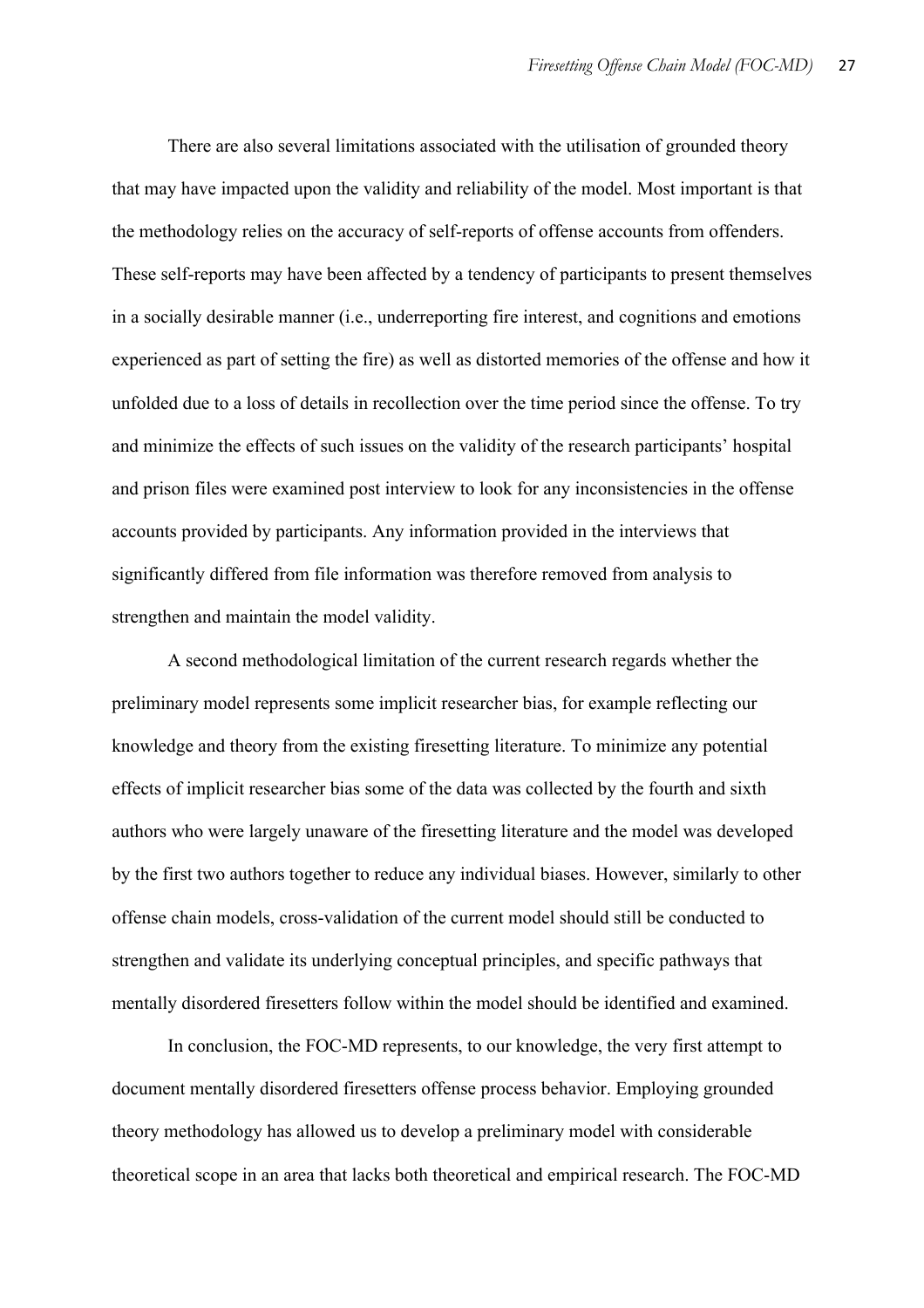is sensitive enough to distinguish between different subtypes of mentally disordered firesetters whilst also acknowledging the homogeneity of some characteristics across mentally disordered firesetters as a population. In addition to this, the current model highlights further valuable areas of research which we encourage other researchers and practitioners to build upon.

#### **Acknowledgements**

We would like to dedicate this article to Trevor Naylor (1946-2013) whose candid and thoughtful descriptions of fire and its misuse inspired us to investigate the area of firesetting and to design this study.

We would also like to specially thank Professor Tony Ward for his guidance and comments on the analysis process conducted as part of this project, staff at the participating hospitals and prisons, and our participants for sharing their experiences with us.

This research was partially supported by an Economic and Social Research Council grant awarded to Theresa A. Gannon (RES-062-23-2522).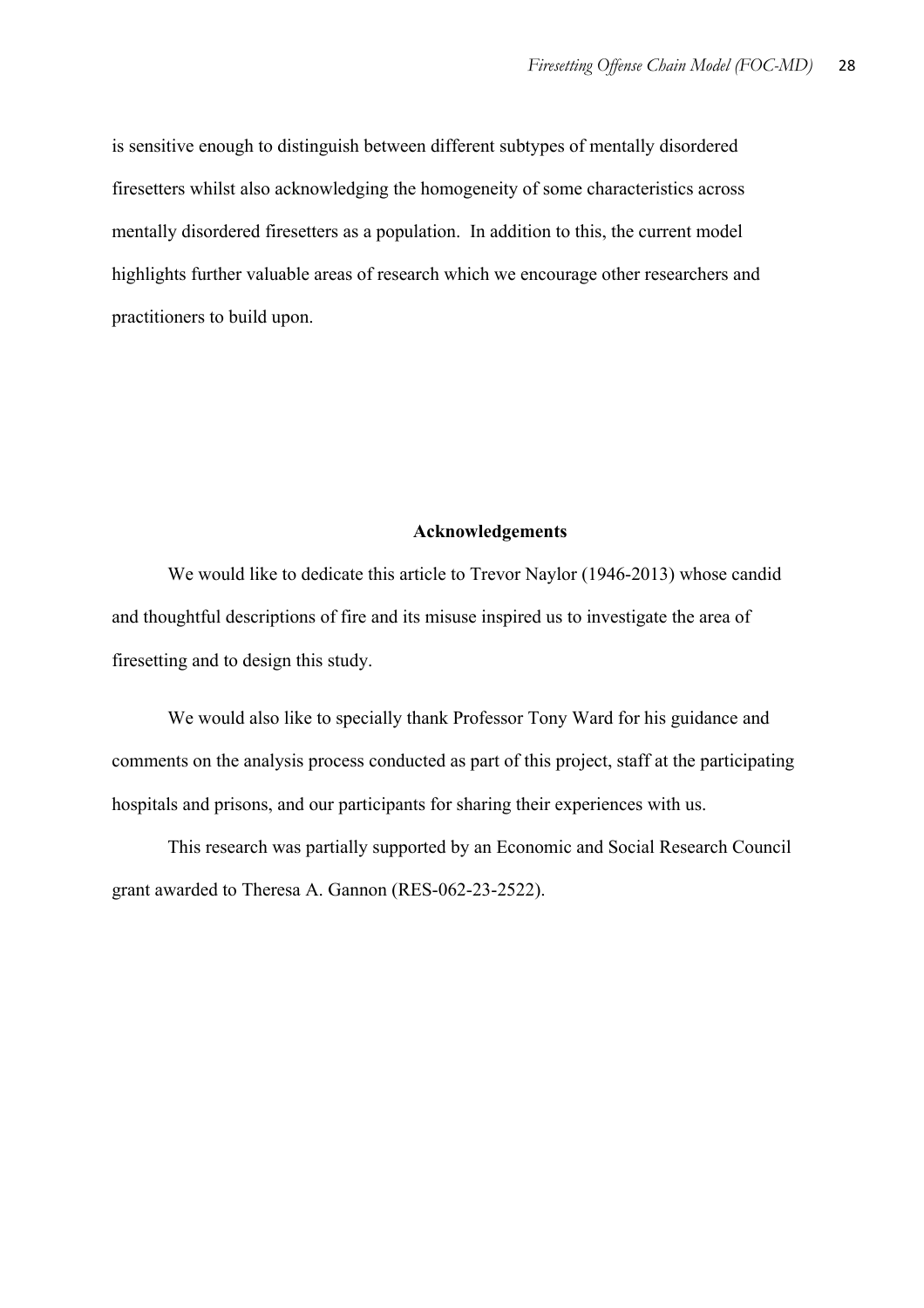#### **References**

- Barnett, W., Richter, P., Sigmund, D., & Spitzer, M. (1997). Recidivism and concomitant criminality in pathological firesetters. *Journal of Forensic Science ,* 42, 5, 879-883.
- Barnett, W., & Spitzer, M. (1994). Pathological fire-setting 1951 1991: A review. *Medicine, Science and the Law. ,* 34, 4 - 20.
- Cassar, E., Ward, T., & Thakker, J. (2003). A descriptive model of the homicide process. Behavior Change, 20, 2, 76 – 93. doi: 10.1375/bech.20.2.76.24840
- Chambers, J.C, Ward, T., Eccleston, L., & Brown, M. (2009). The pathways model of assault: A qualitative analysis of the assault offender and offense. Journal of Interpersonal Violence, 24, 1423-1449. doi: 10.1177/0886260508323668
- Coid J., Kahtan, N., Gault, S., Cook, A., & Jarman, B. (2001). Medium secure forensic psychiatry services: Comparison of seven English health regions. *British Journal of Psychiatry*, 178, 55 – 61. doi: 10.1192/bjp.178.1.55

Criminal Damage Act (1971). United Kingdom.

- Dickens, G., Sugarman, P., Edgar, S., Hofberg, K., Tewari, S., & Ahmad, F. (2009). Recidivim and dangerousness in arsonists. *Journal of Forensic Psychiatry & Psychology ,* 20, 5, 621-639. doi: 10.1080/14789940903174006
- Dickens, G., & Sugarman, P. (2012). Adult firesetters: Prevalence characteristics and psychopathology. In Dickens, G.L., Sugarman, P.A., Gannon, T.A. (eds) *Firesetting and Mental Health* (pp. 3-27). London: RCPsych.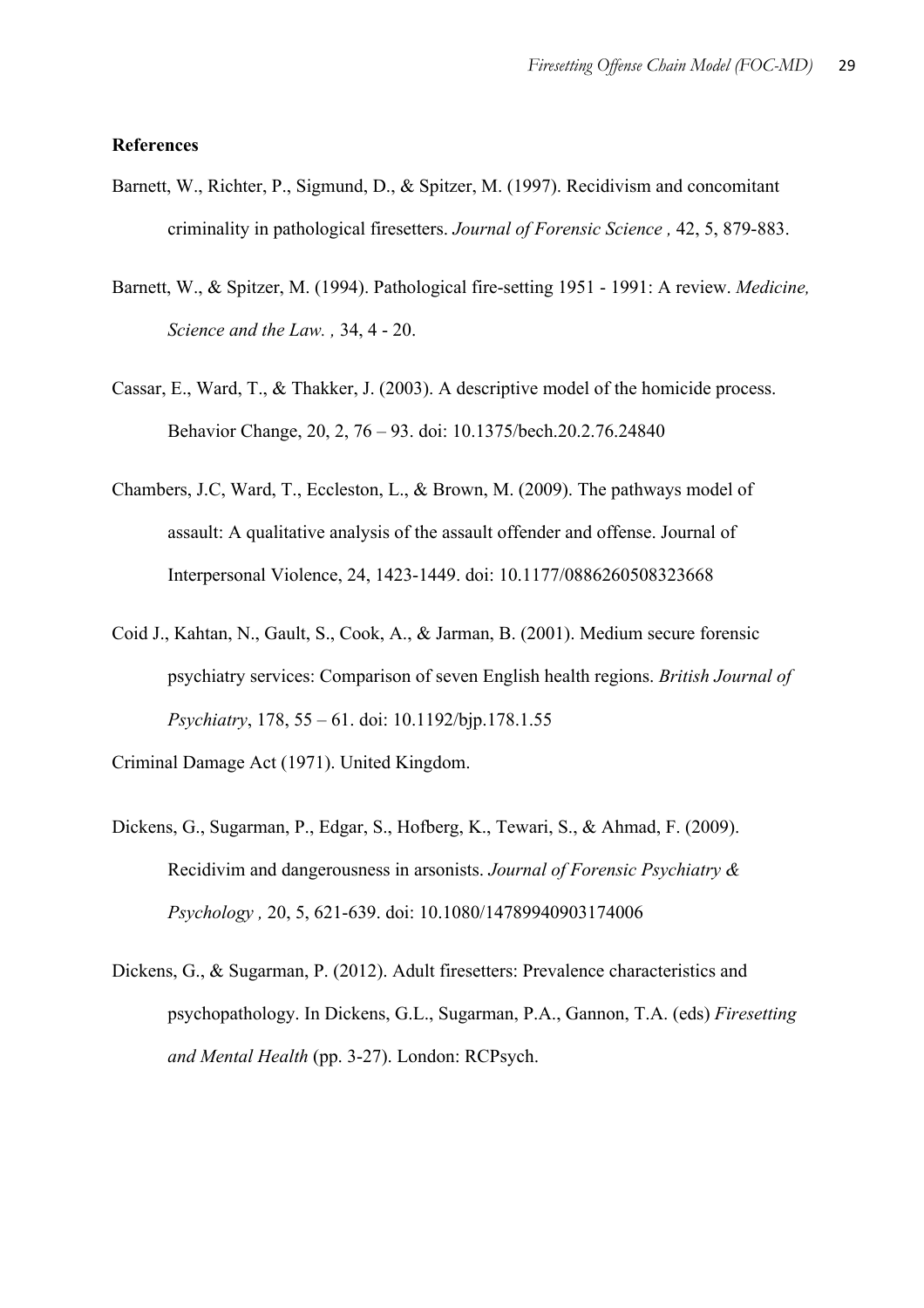- Fazel, S., & Grann, M. (2002). Older criminals a descriptive study of psychiatrically examined offenders in Sweden. International Journal of Geriatric Psychiatry, 17, 907- 913. doi: 10.1002/gps.715
- Fineman, K.R. (1980). Firesetting in childhood and adolescence. Child psychiatry: Contributions to diagnosis, treatment and research. Psychiatric Clinics of North America, 3, 3, 483 – 500.
- Fineman, K.R. (1995). A model for the qualitative analysis of child and fire deviant behavior. *American Journal of Forensic Psychology*, 13, 1, 31 – 60.
- Freud, S. (1932). The acquisition of power over fire. *International Journal of Psychoanalysis*, 13, 405-410.
- Gannon, T.A., & Barrowcliffe, E. (2012). Firesetting in the general population: The development and validation of the firesetting and fire proclivity scales. Legal and Criminological Psychology, 17(1), 105-122. doi: 10.1348/135532510X523203
- Gannon, T.A., Lockerbie, L., & Tyler, N. (2012). A long time coming? The Firesetting Intervention Program for Mentally Disordered Offenders. *Forensic Update*, 106, 1- 10.
- Gannon, T.A., Ó Ciardha, C., Doley, R., & Alleyne, E.K.A. (2012). The Multi-Trajectory theory of Adult Firesetting (M-TTAF). *Aggression and Violent Behavior*, 17(2), 107- 121. doi: 10.1016/j.avb.2011.08.001
- Gannon, T. A. & Pina, A. (2010). Firesetting: Psychopathology, theory and treatment*. Aggression and Violent Behavior, 15,* 224-238. doi: 10.1016/j.avb.2010.01.001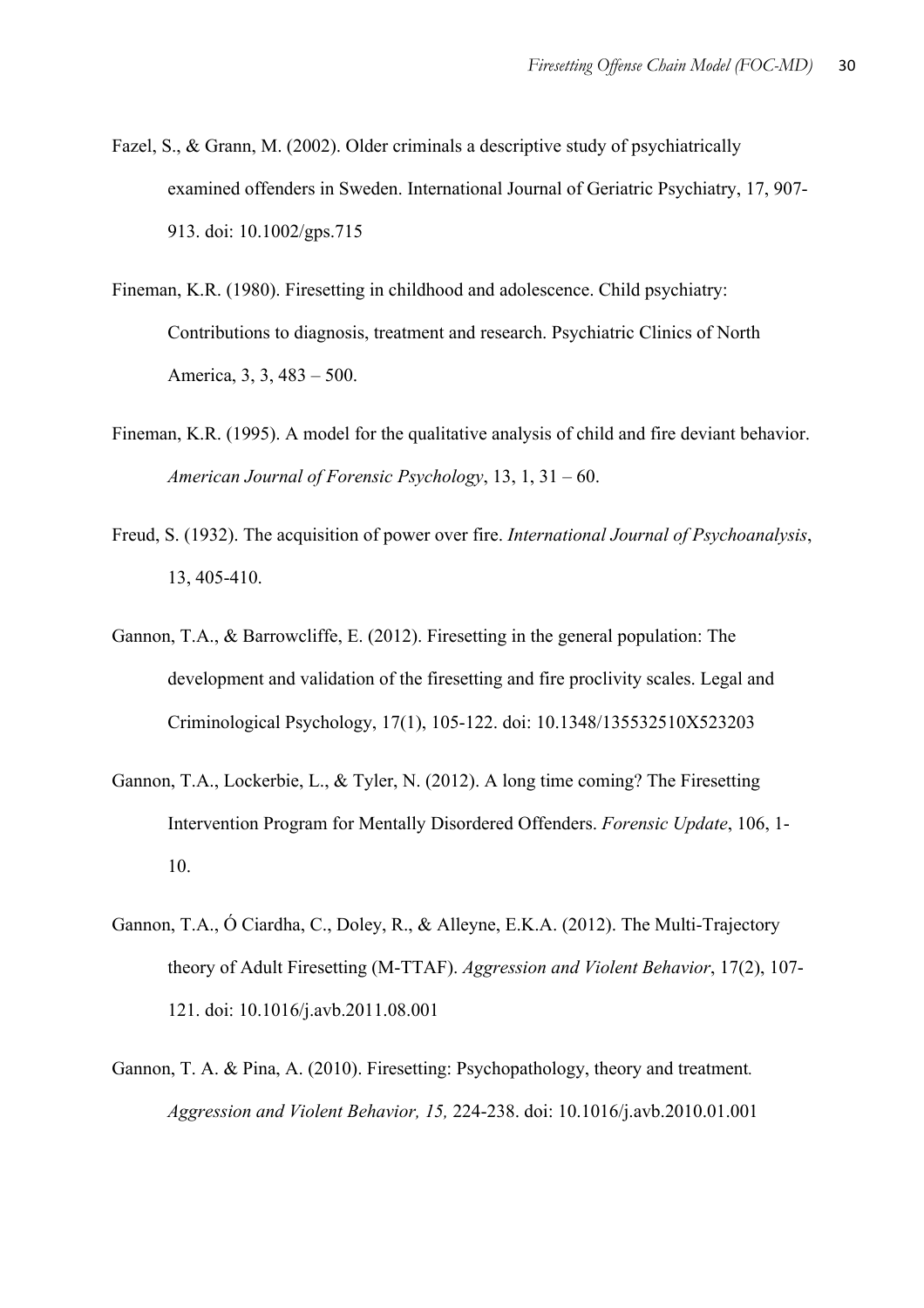- Gannon, T.A., Rose, M.R., & Ward, T. (2008). A descriptive model of the offense process for female sexual offenders. *Sexual Abuse: A Journal of Research and Treatment*, 20, 3, 352-374. doi: 10.1177/1079063208322495
- Geller, J.L. (1992). Arson in review: From profit to pathology. *Hospital and Community Psychiatry ,* 15, 623-645.
- Gordon-Finlayson, A. (2010). Grounded Theory. In M.A. Forrester (ed) *Doing Qualitative Research in Psychology: A Practical Guide.* SAGE Publications: London (pp. 154- 176).
- Hollin, C.R. (2012). Arson: treatment and interventions. In G.L. Dickens, P.A. Sugarman, T.A. Gannon. (Eds) *Firesetting and Mental Health* (pp. 224- 239). London: RCPsych.
- Home Office (2012). *Recorded Crime Statistics 2002/3 – 2009/10*. Retrieved from http://www.homeoffice.gov.uk/publications/science-research-statistics/researchstatistics/crime-research/crime-stats-2002-
- Jackson, H.F. (1994). Assessment of fire-setters. In M. McMurran, & J. Hodge (Eds.), *The assessment of criminal behaviors in secure settings* (pp. 94-126). London: Jessica Kingsley.
- Jackson, H.F., Hope, S., & Glass, C. (1987). A functional analysis of recidivistic arson. *British Journal of Clinical Psychology*, 26, 175-185. doi: 10.1111/j.2044- 8260.1987.tb01345.x
- Kalmar, D.A., & Sternberg, R.J. (1988). Theory knitting: An integrative approach to theory development. *Philosophical Psychology*, 1, 153–170. doi: 10.1080/09515088808572934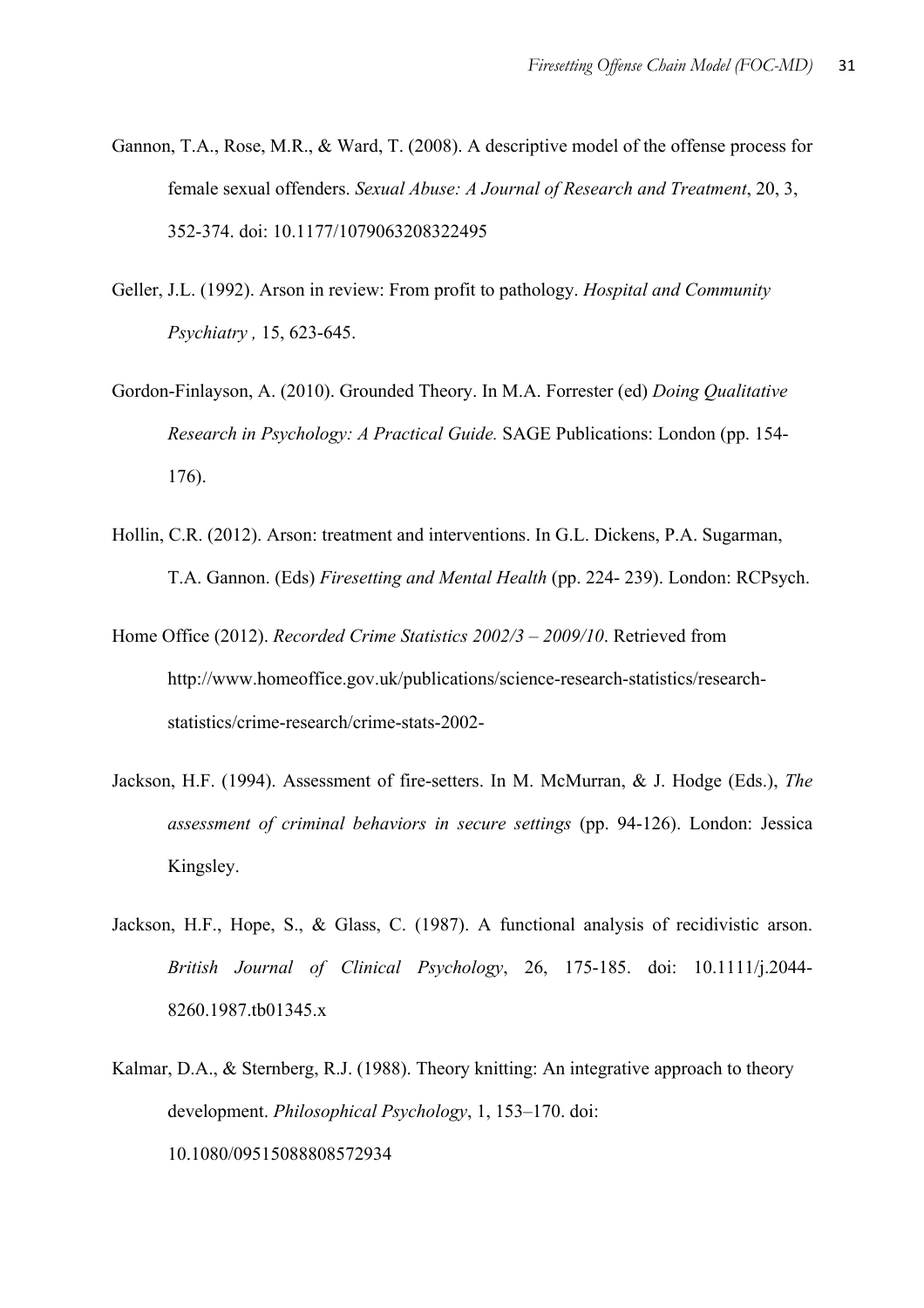- Lindberg, N., Holi, M.M., Tani, P., & Virkkunen, M. (2005). Looking for pyromania: Characteristics of a consecutive sample of Finnish male criminals with histories of recidivist fire-setting between 1973 and 1993. *BMC Psychiatry ,* 5, 47, 1-5. doi: 10.1186/1471-244X-5-47
- Macht, L.B., & Mack, J.E. (1968). The firesetter syndrome. *Psychiatry*, 31, 277 288.
- Ministry of Justice. (2011). Number of persons proceeded against at the magistrates' courts and found guilty and sentenced at all courts for Arson, by gender and age group, England & Wales in 2009. London.
- Murdoch, S., Vess, J., & Ward, T. (2010). Descriptive model of female violent offenders: distal background variables. *Psychiatry, Psychology and Law,* 17, 3, 368-384. doi; 10.1080/13218710903421316
- Palmer, E.J., Caulfield, L.S., & Hollin, C.R. (2007). Interventions with arsonists and young fire setters: A survey of the national picture in England and Wales. *Legal and Criminological Psychology ,* 12, 101 - 116. doi: 10.1348/135532505X85927
- Palmer, E. P., Hollin, C. R., Hatcher, R. M., & Ayres, T. (2010). Arson. In F. Brookman, T. Bennett, M. Maguire, and H. Pierpoint. *Handbook on crime*. Cullompton, Devon: Willan.
- Polaschek, D.L.L., Hudson, S., M., Ward, T., & Siegert, R.J. (2002). Rapists' offense processes: A preliminary descriptive model. *Journal of Interpersonal Violence*, 16 (6), 523-544.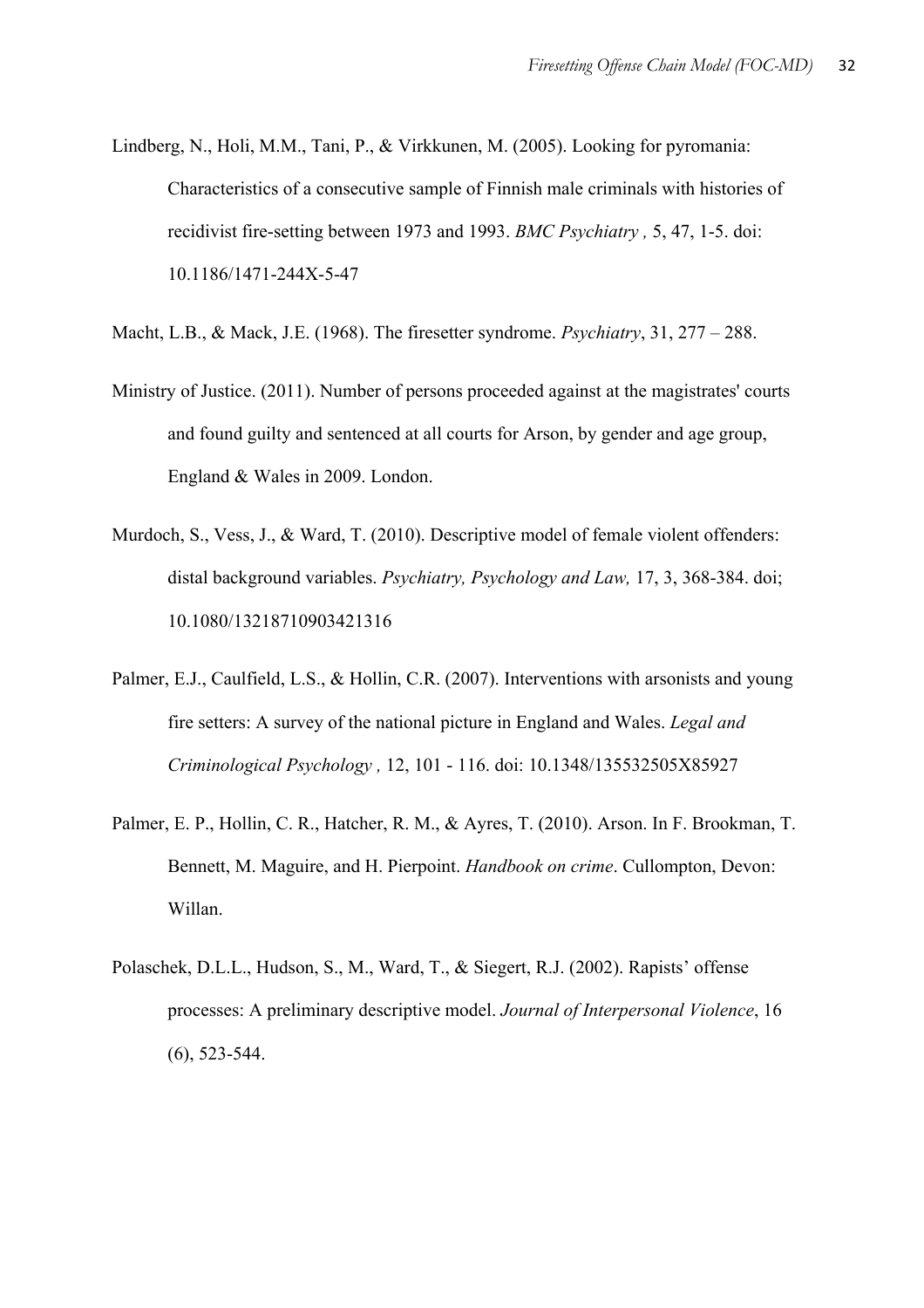- Repo, E., Virkkunen, M. , Rawlings, R., & Linnoila, M. (1997). Criminal and psychiatric histories of Finnish arsonists. *Acta Psychiatrica Scandinavia*, 95, 318 – 323. doi: 10.1111/j.1600-0447.1997.tb09638.x
- Rice, M.E., & Harris, G.T. (1991). Firesetters admitted to a maximum security psychiatric institution. *Journal of Interpersonal Violence*, 6, 461-475. doi: 10.1177/088626091006004005
- Rice, M.E., & Harris, G.T. (2008). Arson. In V. Parrillo, *(Ed.) The encyclopedia of social problems.* Thousand Oaks, CA: Sage.
- Ritchie, E.C., & Huff, T.G. (1999). Psychiatric aspects of arsonists. *Journal of Forensic Science ,* 44, 4, 733-740.
- Ritvo, E.,K., Shanok, S.S., & Lewis, D.O. (1983). Firesetting and non-firesetting delinquents: A comparison of neuropsychiatric, psychoeducational, experimental and behavioral characteristics. *Child Psychiatry and Human Development*, 13, 259 – 267.
- Rix, K.J.B. (1994). A psychiatric study of adult arsonists. *Medicine, Science and the Law ,*  34, 21-24.
- Strauss, A., & Corbin, J. (1998). Basics of qualitative research: Techniques and procedures for developing grounded theory (2nd ed.). Thousand Oaks, CA: Sage.
- Swaffer, T., Haggett, M., & Oxley, T. (2001). Mentally disordered firesetters: a structured intervention program. *Clinical Psychology and Psychotherapy , 8*, 468-475. doi: 10.1002/cpp.299 .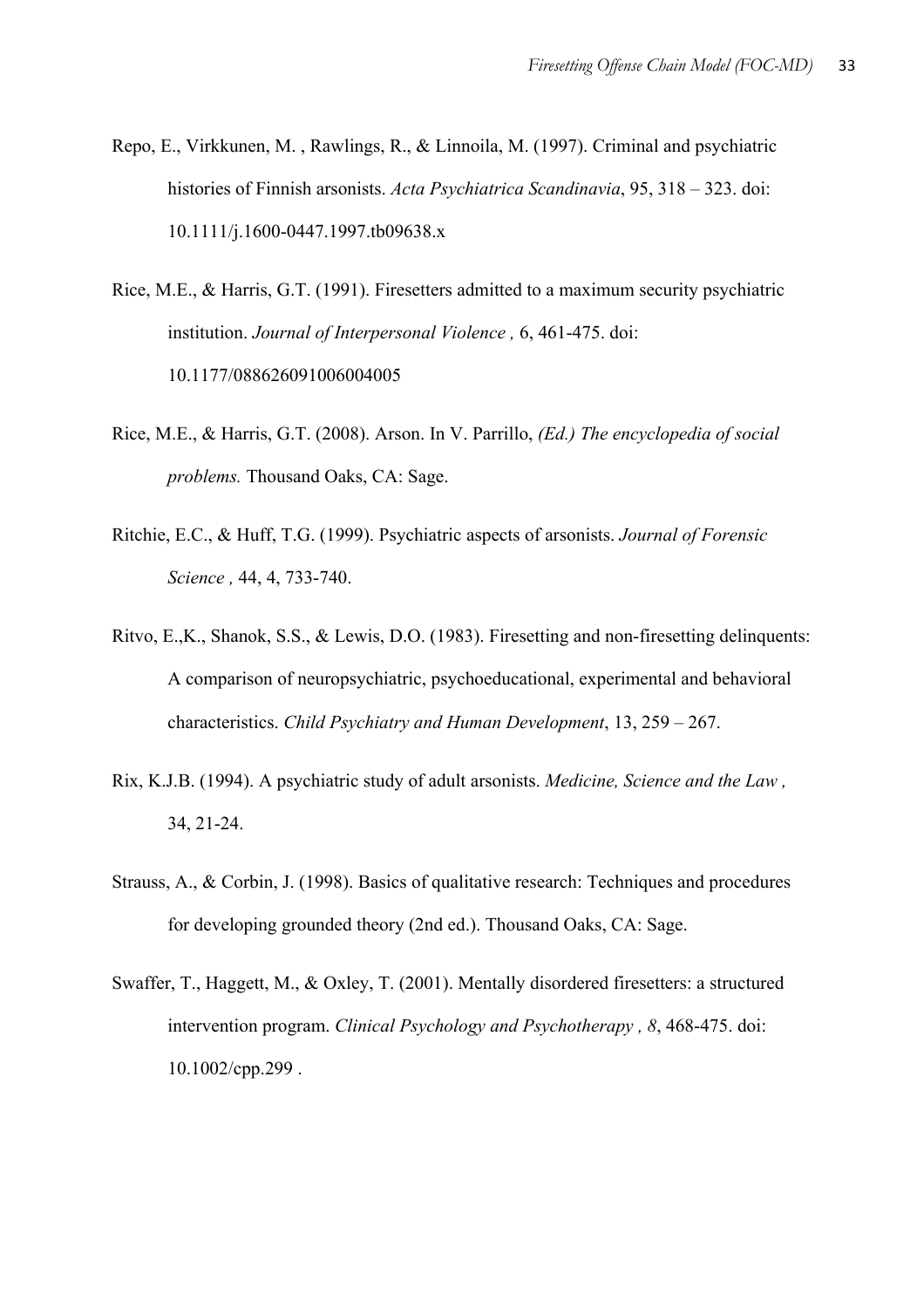- Taylor, J.L., Thorne, I., Robertson, A. and Avery, G. (2002). Evaluation of a group intervention for convicted arsonists with mild and borderline intellectual disabilities, *Criminal Behavior and Mental Health*, 12, 282-293.
- Tyler, N., & Gannon, T.A. (2012). Explanations of firesetting in mentally disordered offenders: A review of the literature. *Psychiatry: Interpersonal and Biological Processes*, 75, 2, 149 – 165. doi: 10.1521/psyc.2012.75.2.150
- Virkkunen, M. (1974). On arson committed by schizophrenics. *Acta Psychiatrica Scandinavia*, 50, 2, 152 – 160. doi:10.1111/j.1600-0447.1974.tb08204.x
- Vreeland, R., & Levin, B. (1980) Psychological aspects of firesetting. In D. Canter (ed.), *Fires and Human Behavior* (pp. 31-46). Chichester, England: Wiley.
- Ward, T., & Hudson, S.M. (1998). A model of the relapse process in sexual offenders. *Journal of Interpersonal Violence*, 13, 129-155. doi: 10.1177/088626098013006003
- Ward, T., Louden. K., Hudson, S.M., & Marshall, W.L. (1995). A descriptive model of the offense chain for child molesters. *Journal of Interpersonal Violence*, 10, 452-472. doi: 10.1177/088626095010004005
- Ward, T., Polaschek, D. L. L., & Beech, A. R. (2006). Theories of sexual offending. Chichester, UK: Wiley
- Willig, C. (2008). Introducing Qualitative Research in Psychology, 2<sup>nd</sup> edition. Open University Press: Berkshire, England (pp. 34-50).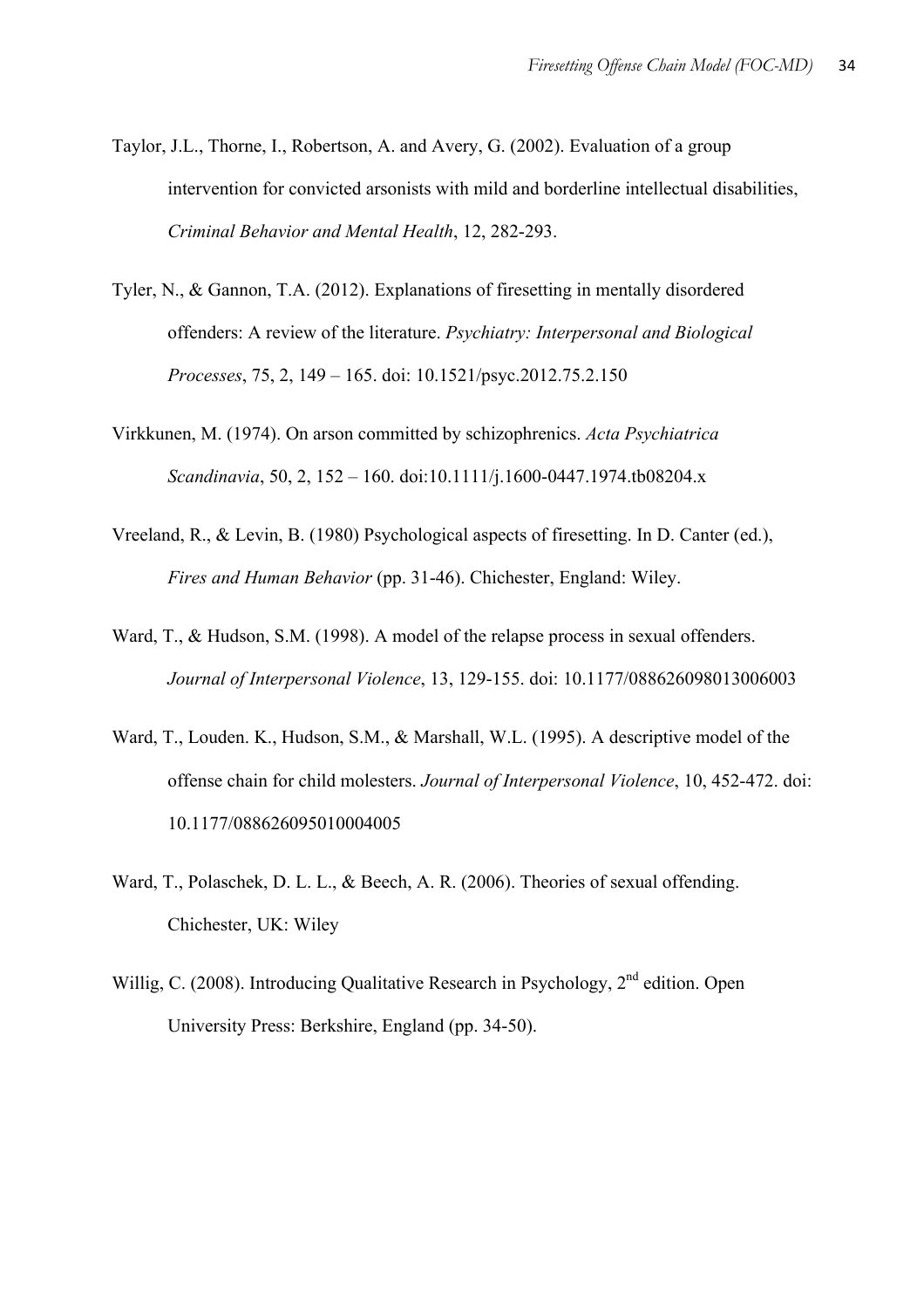#### **Figure 1: Background Factors**

#### Phase 1: Background Factors

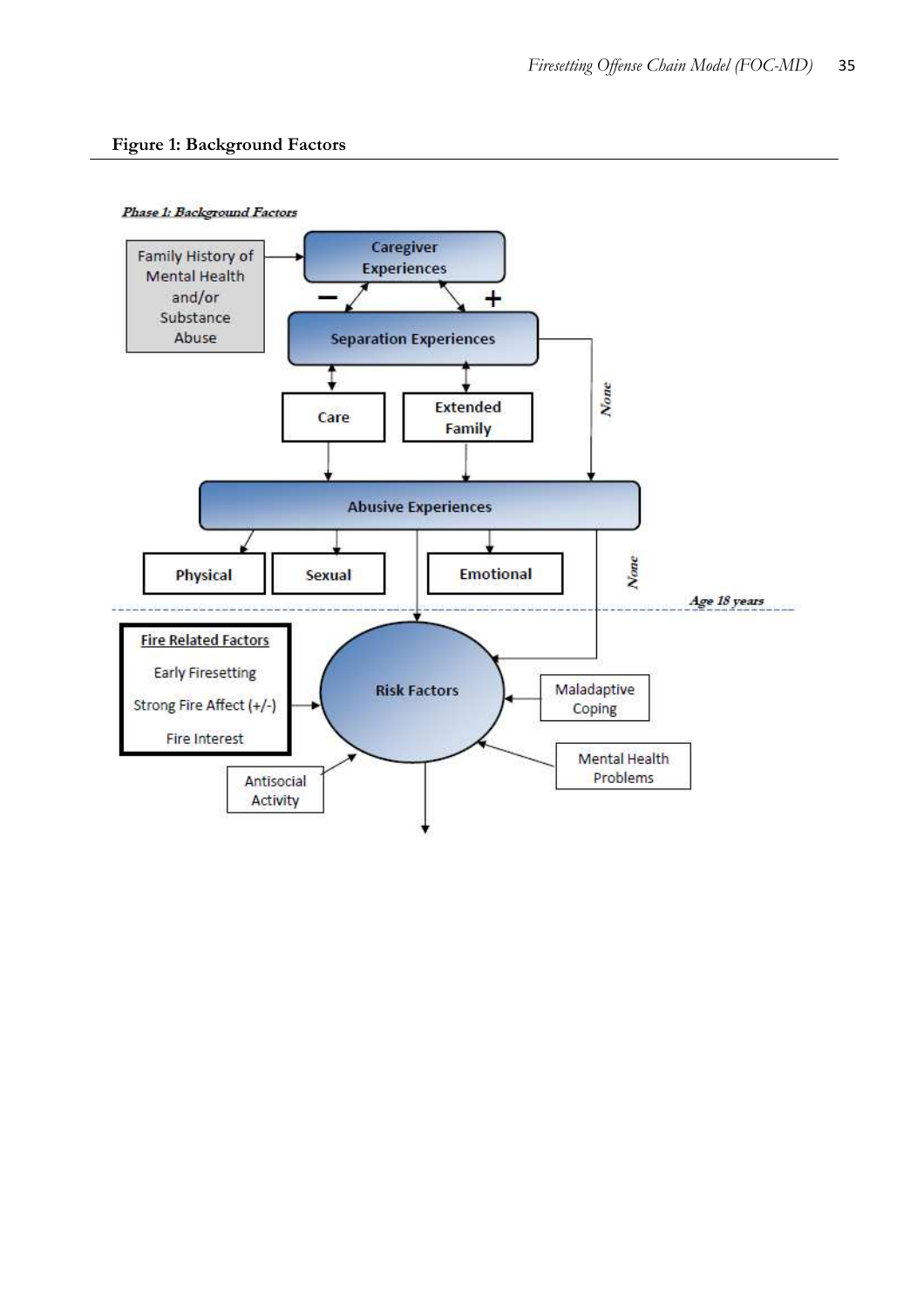

**Figure 2: Early Adulthood and Pre-Offense Period**